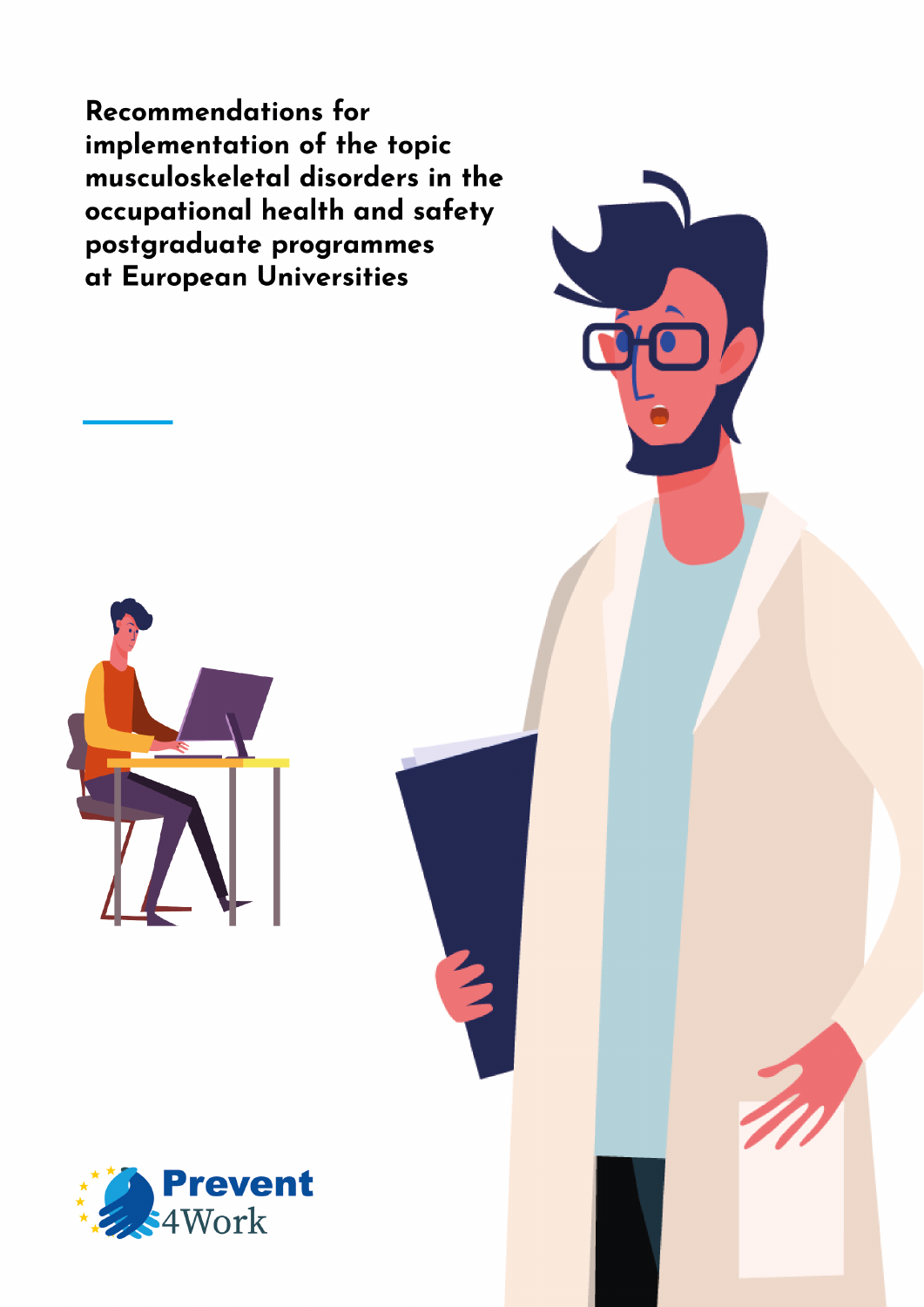

**Recommendations for implementation of the topic musculoskeletal disorders in the occupational health and safety postgraduate programmes at European Universities**

## **Authors**

Pablo Bellosta-López Priscila de Brito Silva Palle S. Jensen Morten S. Hoegh Thorvaldur S. Palsson Steffan W.M. Christensen Julia Blasco-Abadía Javier Belsué-Pastora Pedro Berjano Francesco Langella Daniele Vanni Víctor Doménech-García

## **Project**

600920-EPP-1-2018-1-ES-EPPKA2-KA

© Prevent4Work

The European Commission's support for the production of this guide does not constitute an endorsement of the contents, which reflect the views only of the authors, and the Commission cannot be held responsible for any use which may be made of the information contained therein.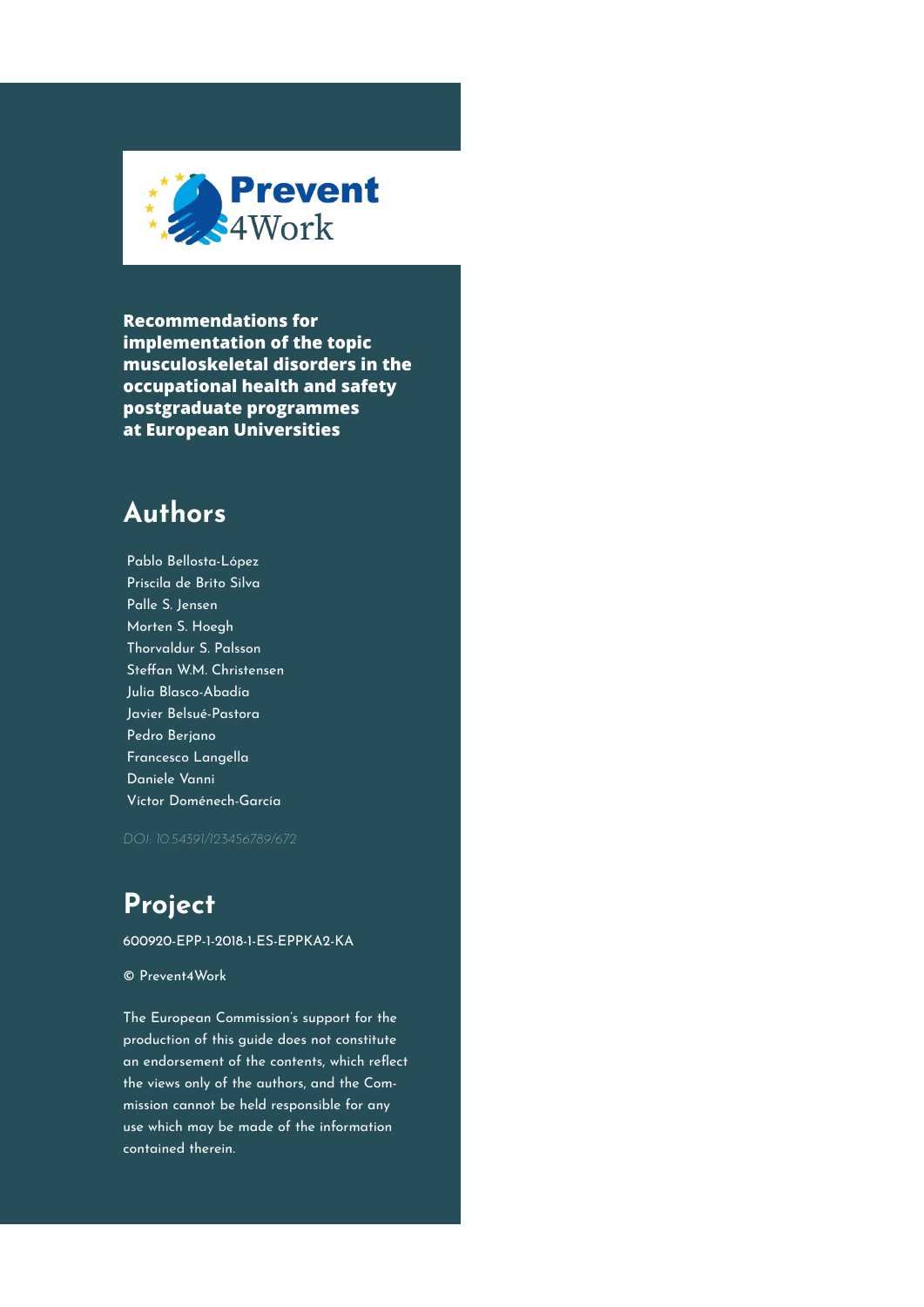## **Content**

## **Introduction**

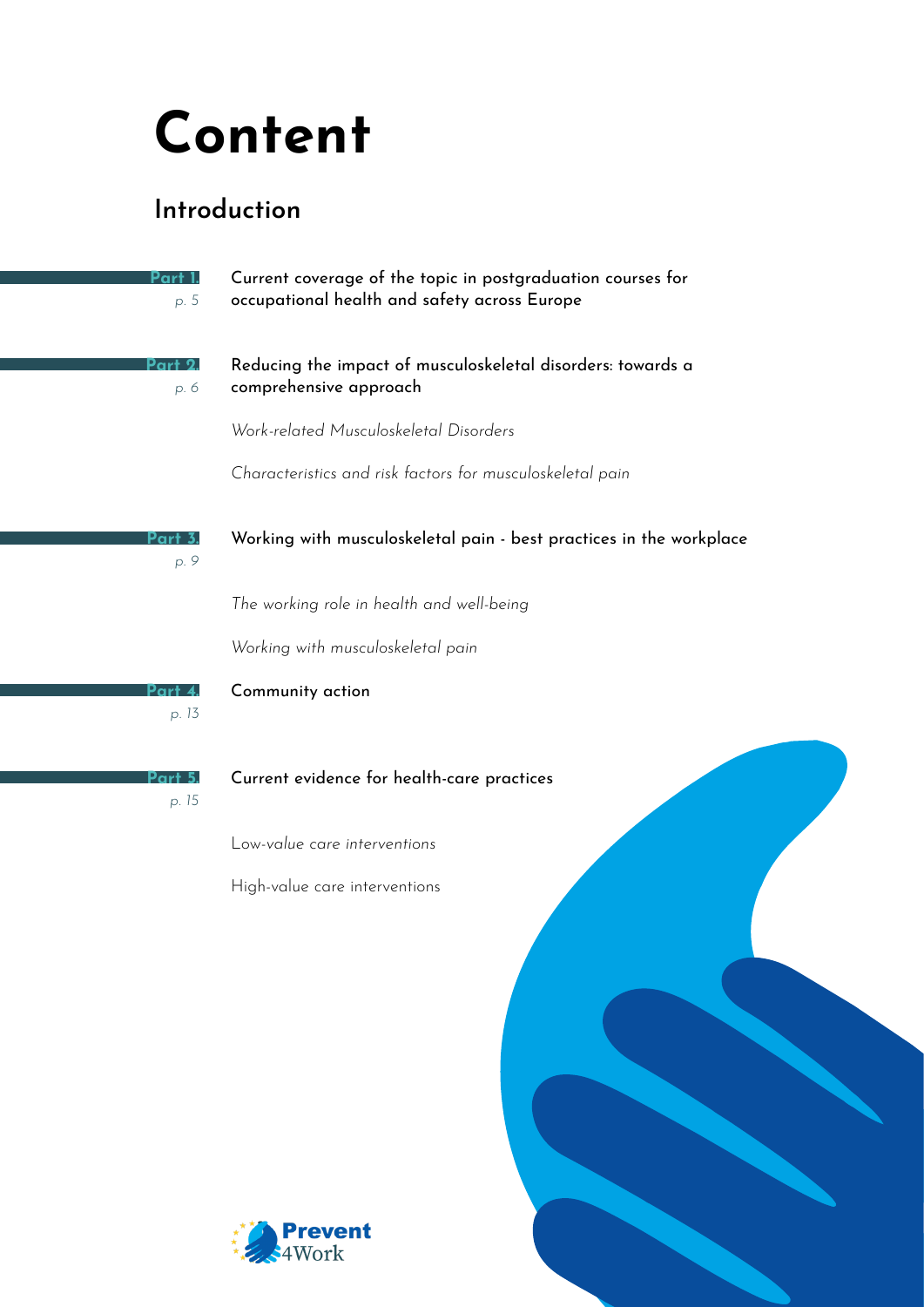## **Introduction**

Historically, the role of professionals specialized in occupational health and safety (OHS) has emerged from the need to protect employers working in major risk industries such as nuclear plants and large-scale chemical industries in Europe. More recently, a few studies highlighted that the range of activities linked to safety management responsibilities includes monitor and prepare reports, inspection and auditing, regulatory compliance, emergency response, incident investigation, hazard and risk assessment, and training. Additionally, there are some supplementary non-safety related duties, such as including environmental responsibility.

Considering that work-related musculoskeletal disorders (WRMD) are a major burden worldwide, adding up to 1.3 billion cases, more than 100 million years loss of disabilityadjusted life years and that such disorders are common causes of disability and sick leave, this topic is highly relevant to OHS professionals. In EU Member States for which data are available, a large majority of all workers report complaints related to musculoskeletal disorders as their most serious work-related health problems. The percentage of workers reporting such complaints as their most serious health problem ranges from 40 % in Luxembourg to 70 % in Czech Republic and Finland. Furthermore, more than half of workers with musculoskeletal disorders reported taking time off work in a 12-month period. In the EU, 26 % of workers with musculoskeletal long-lasting disorders, that is lasting over 3 months, combined with other health problems report more than 8 days of absence per year.

Higher Education Institutions (HEI) have a key role in disseminating and increasing accessibility to the most up-to-date evidence available regarding the impact and management of musculoskeletal disorders, to facilitate translation of knowledge to implementation in practice. This way, the Knowledge Alliance Prevent4Work for Preventing Work-Related Musculoskeletal Disorders has elaborated this document with the most recent and relevant knowledge within the topic. HEI that offer courses within OHS as well as graduation and post-graduation courses for health professionals that work within the area, may benefit from the recommendations presented here.

The main goals of this document are:

- To describe the gaps in the current formal university-based postgraduate programs for occupational health and safety across Europe. **1.**
- To recommend content within the musculoskeletal disorders to postgraduate programs for occupational health and safety **2.**
- **3.** To facilitate the implementation in their curricula of the most up-to-date and relevant evidence-based knowledge for reducing the impact of Work-Related Musculoskeletal Disorders.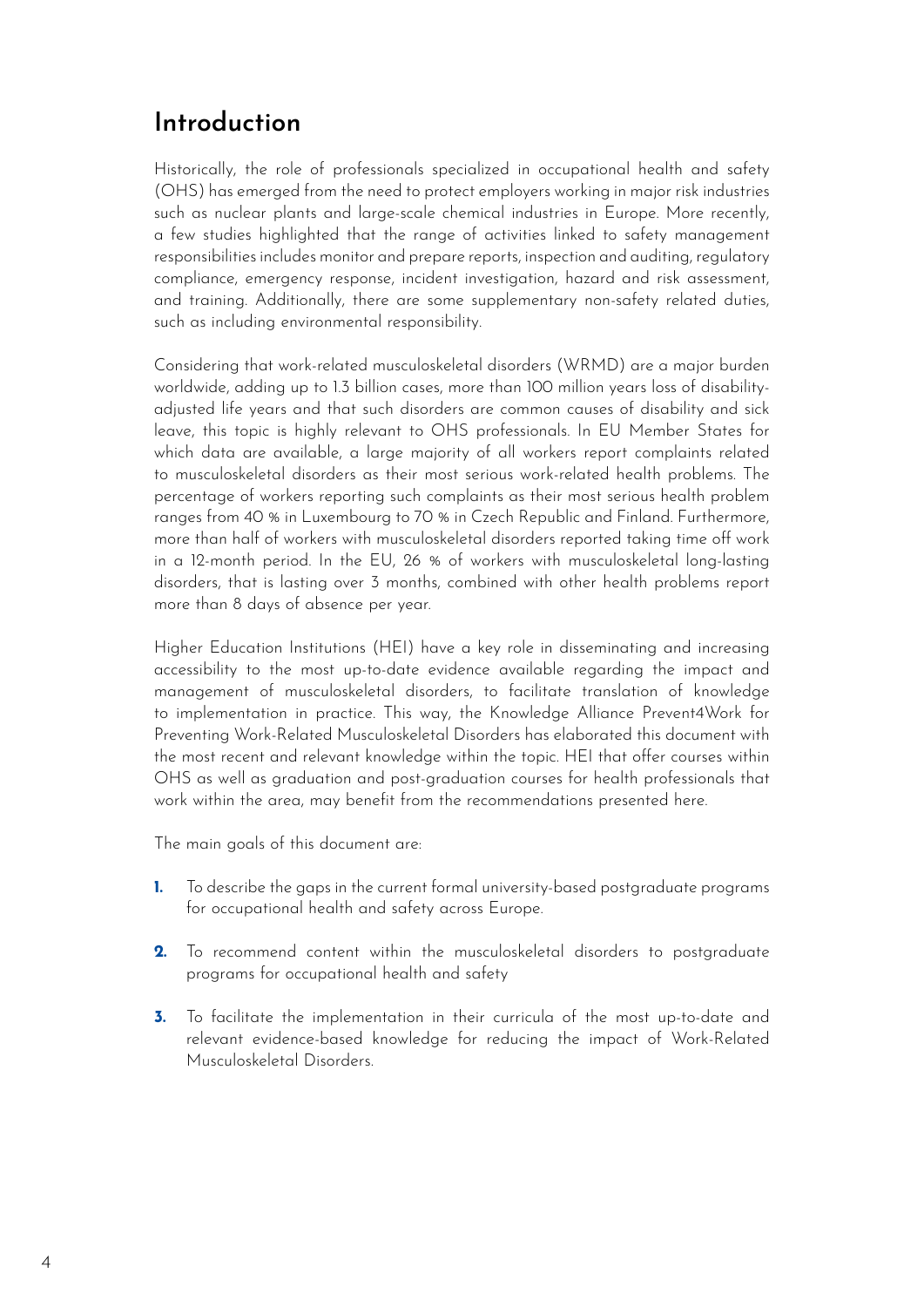<span id="page-4-0"></span>

### **Current coverage of the topic in postgraduation courses for occupational health and safety across Europe**

To describe the current framework of postgraduation courses that cover the topic of understanding and reducing the impact of musculoskeletal disorders, the partner institutions within Prevent4Work have carried out a systematic search. The search strategy included online public information of post-graduation programs offered within Europe by accredited educational institutions. A free-text search with the following search terms was performed: "Occupational health" OR "Occupational safety" OR "occupational pain" AND postgraduate OR Master's OR diploma. Additional free-text searchers were performed using keywords derived from what the initial search strategy provided.

The search has identified 56 occupational health and safety postgraduate programs across Europe. The courses identified are offered in English, Spanish, French, German, Romanian and Portuguese. Most of them do not require a healthcare background from applicants. Instead, each institution assesses their applicants based on the previous experience with working within occupational health and safety.

As a rule, the courses aim to decrease the impact of work-related accidents and illnesses. This way, most of the subjects focus on assessment, management, and improvement of work environmental hazards, risks and danger such as of mechanical, chemical, biological and psychological nature. Most courses also approach organizational, legal, strategic, and personal factors that influence risk perception, behaviour, and risk response and how these factors affect wellbeing and can contribute for healthier workplaces. Additionally, other topics offered by most courses are ergonomics and applied psycho-sociology.

One master program in Occupational Hygiene has in its description a course that includes introduction to musculoskeletal disorders, the nature of work-related musculoskeletal injuries, in particular upper limb disorders and low back injuries. Additionally, another course proposes a broader multidisciplinary perspective that includes occupational pain and lastly one program included stress related problems.

However, the vast majority of the programs do not include in their course descriptions topics covering important aspect of occupational health and safety such as: musculoskeletal disorders, its implications to sick leave nor strategies for re-integration into work.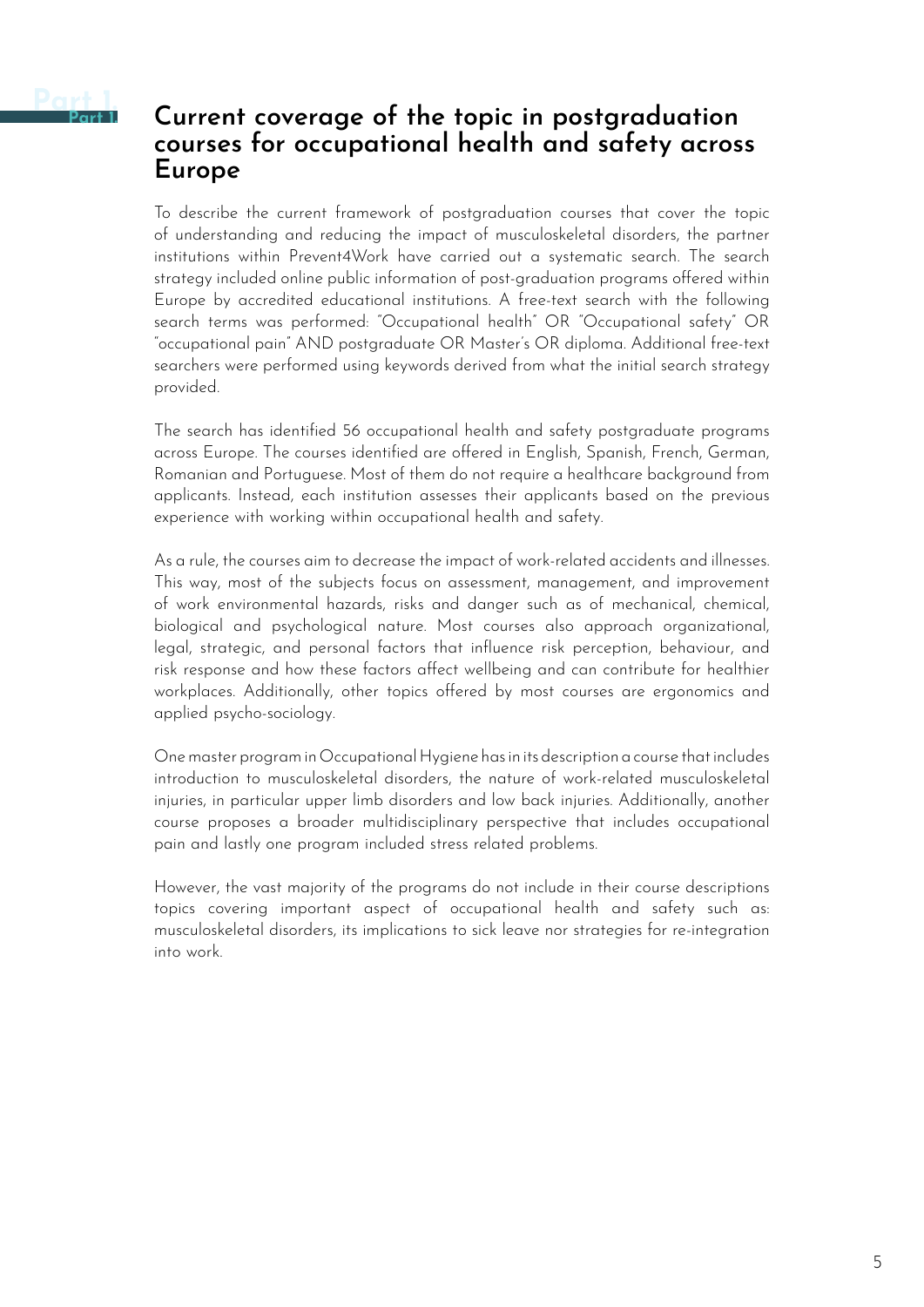<span id="page-5-0"></span>

## **Reducing the impact of musculoskeletal disorders: towards a comprehensive approach**

*Work-related Musculoskeletal Disorders* 

The term work-related musculoskeletal disorder (WRMD) refers to health problems affecting the muscles, tendons, ligaments, cartilage, vascular system, nerves or other soft tissues and joints of the musculoskeletal system, which are caused or aggravated primarily by work itself; they affect mostly theow back area and the neck and shoulders, with less occurrences at the upper limb and the lower limbs. Such disorders are mostly cumulative disorders as a result of repeated long-term exposure to work hazards.

Musculoskeletal disorders are the most prevalent work-related health problems identified by European workers and worldwide and its socioeconomic impact can be measured in relation to the large proportion of working days lost every year as well as years living with disability. Such negative consequences have short-and long-term negative impact that affect not only the individual worker, but also the family, the worker's organisation, public health systems and society.

Low back pain (LBP) is the most prevalent musculoskeletal disorders and leading global cause of years living with disability. It occurs in all ages and while almost everyone will only experience a few episodes in a lifetime, many people will deal with recurrent or long-lasting low back pain. The beliefs, assumptions, and myths commonly believed regarding the causes of low back pain contribute to making back pain the leading cause of disability and sick leave in the World. People in the working-age population have a higher prevalence of disabling LBP, which likewise is the leading cause of sick leave and early retirement in Europe. Neck pain comes in second place in the ranking of the world's most common musculoskeletal complaints, and it is estimated that two out of three adults will be affected by neck pain at some point in their life. This disorder it is strongly associated with a loss of life quality, loss of work productivity and increased disability.

Another implicit consequence of musculoskeletal disorders is the limitation of social activity and the reduction of expectations regarding how people live their lives. In industrialized countries, it has been shown that people with disabling LBP live in fear and concern about their pain. This affects both family and social relationships influencing work capacity and reducing the ability to obtain income. In other words, part of the problem seems to be how society manages pain-related disability. Eventually, most people with chronic pain find a new normal which they can live with to balance their life with their pain.

Concurrently, the initiatives for reducing the impact of such disorders have focused largely on improving ergonomic conditions and by modifying the physical demands to workers. Nevertheless, the prevalence of musculoskeletal disorders has remained constantly high in recent years. That may be explained in part by the fact that people are living and working longer and therefore are being more exposed to the risk factors for developing WRMDs. However, efforts focusing on modifying the physical loads and its shortcoming impact may relate to the multifactorial nature of WRMDs underpinned by physical, organisational, psychosocial, sociodemographic and individual factors. In many developed countries increased attention is being paid to the effects of psychosocial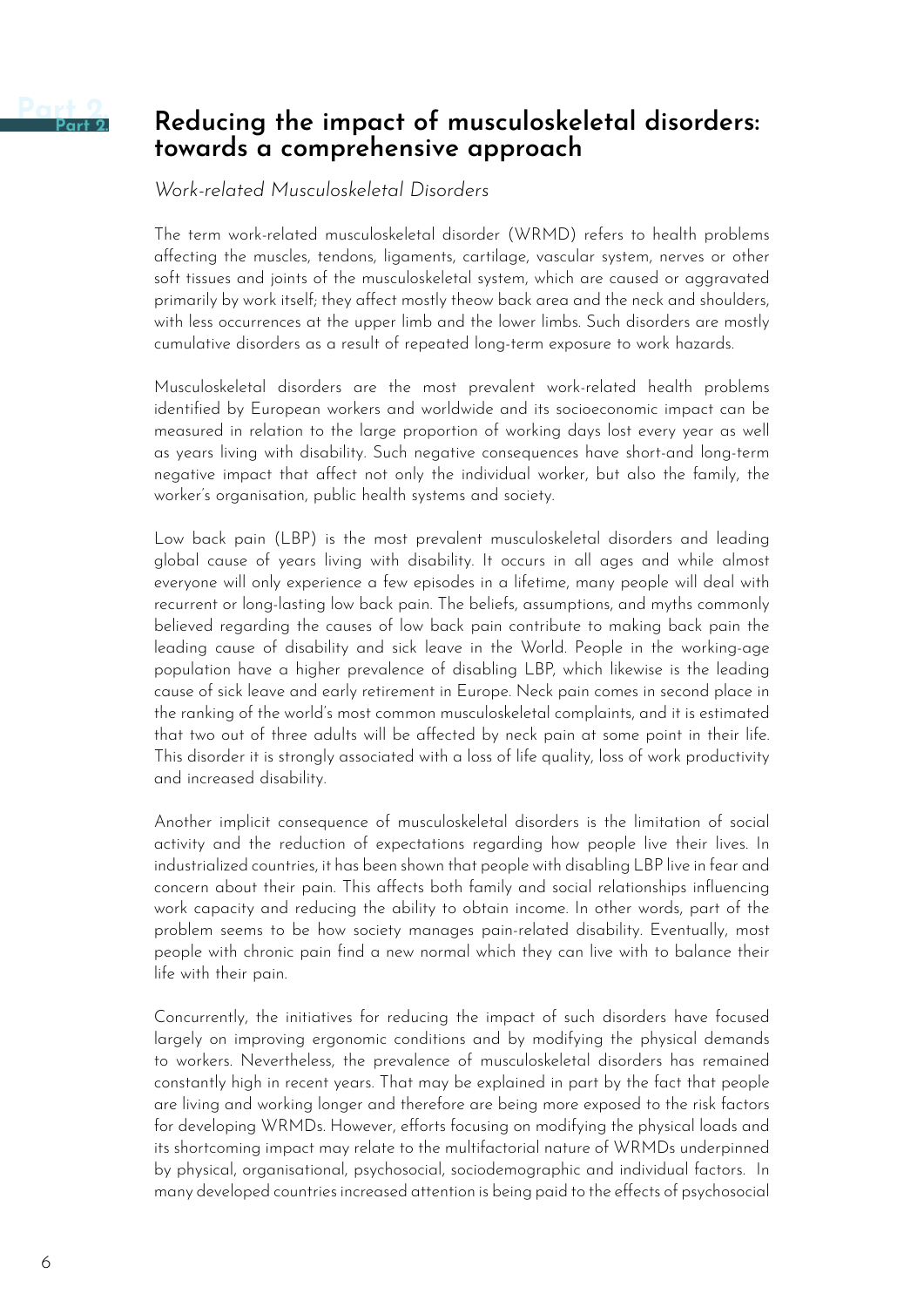factors on the health and well-being of workers.

Therefore, strategies for addressing WRMD require not only an inclusion of multifactorial approaches but a re-examination of the topic. This means, that it is imperative that the OHS professionals understand that work-related postures and activities represent part of many other contributing factors to the onset and persistence of WRMD. Moreover, an effective approach must take into account the multidimensional nature of WRMDs and ensure a better collaboration between the organisation, OHS experts and workers, focusing on strategies to assure workability instead of solely focusing on prevention and management. In this context, it has been demonstrated that non-threatening approaches directed to education and individualised advice may be an essential piece in managing the impact of WRMD and reduce absenteeism.

Contemporary health care practices as well as legislation may very well be part of the problem rather than the solution. When musculoskeletal pain is reduced to being a matter of cause-and-effect between body strain and pain (i.e., strain-led degeneration of the body equals pain), it will place the person (e.g., an employee on sick leave), in a state of disability, frailty, and dependence. Altogether, these factors lead to higher direct and indirect costs than pathologies such as cancer or cardiovascular diseases for the individuals, the companies and the society as a whole.

#### *Characteristics and risk factors for musculoskeletal pain*

Most information available in the literature within this topic refers to LBP, since as described above, it is the global leading cause of years living with disability. This way, the examples presented in this document will be, to a good extent, based on studies related to low back pain and can be extrapolated to other long-lasting musculoskeletal disorders.

Traits, characteristics, or exposures that are associated with an increased risk of suffering from musculoskeletal pain can be considered a risk factor for the onset of pain. In this context, the most likely risk factor of having a new event of low back pain in the future is the existence of a previous event of low back pain. Likewise, higher levels of pain intensity, psychological distress, and accompanying pain in the leg or multiple body parts are considered predictors for persistent pain and developing disabling low back pain.

While biophysical factors (e.g., tissue damage or pathologies) may be the underlying cause of specific presentations of musculoskeletal, it is estimated for example that 80-95% of low back pain episodes are "non-specific" meaning that it is not possible to establish a link between any single factor (e.g., tissue degeneration) and disabling pain. This means that, in the majority of cases, musculoskeletal pain cannot be attributed to a specific underlying damage or pathological changes (e.g., in muscles, joints or discs).

Notably, people who present with comorbidities (such as asthma, headache, and diabetes) or health conditions (such as poor mental health, psychological distress, and depression) are considered to have an increased risk of developing disabling LBP compared to those who do not. Similarly, lifestyle factors such as sedentarism, smoking, and obesity, are associated with both the incidence of a new event of low back pain and the development of persistent and disabling low back pain.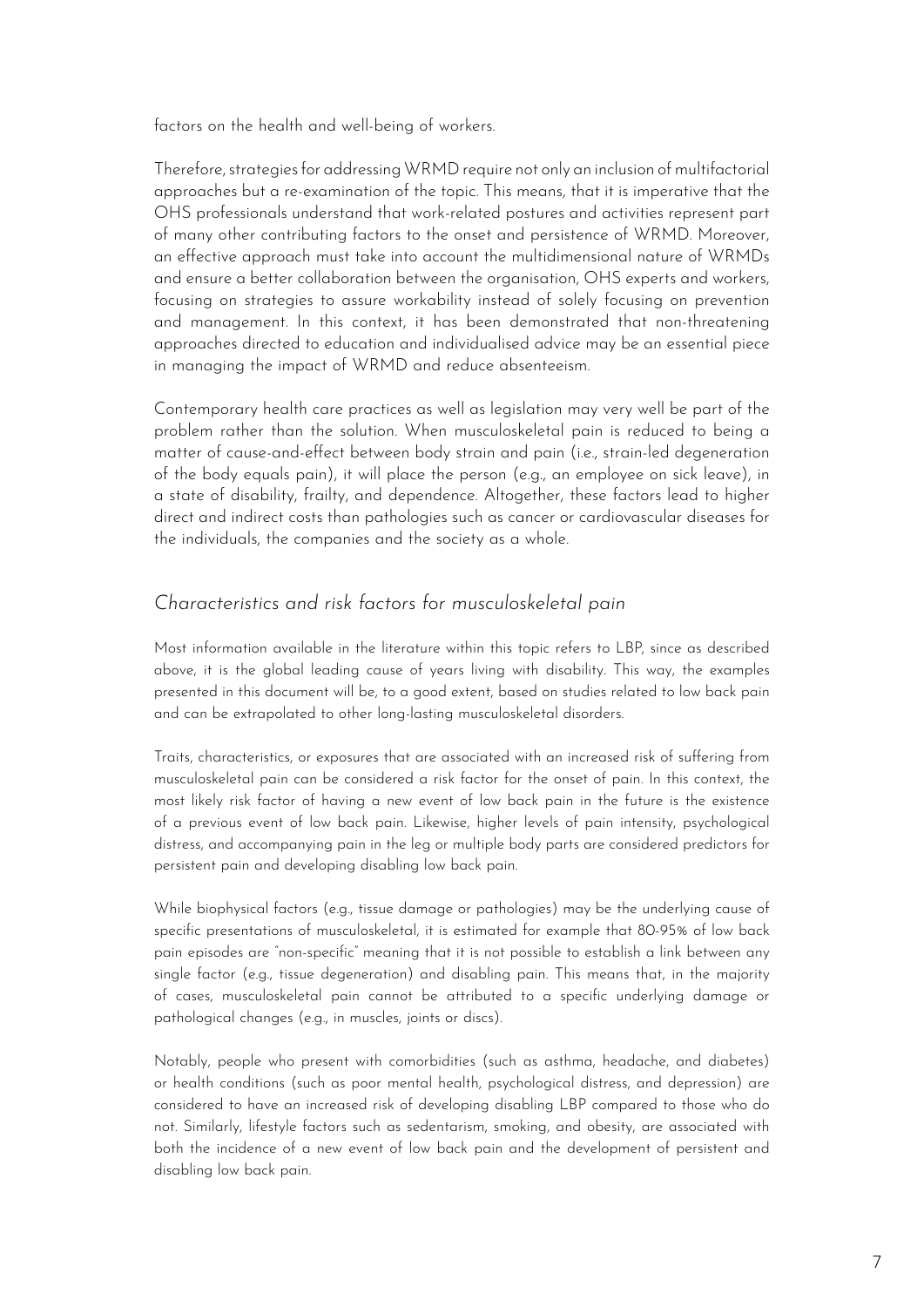#### *How are psychosocial risks and musculoskeletal disorders connected?*

As pointed out earlier, the current accepted models to understand musculoskeletal disorders are based on the biopsychosocial model developed by Engel (1977) and more recently adapted to understanding long-lasting musculoskeletal disorders. Over the last two decades our understanding of the causes of musculoskeletal pain has changed considerably. For example, we now know that persistent or long-lasting pain in the back, neck or other areas of the body is complex and likely caused by a wide range of factors including our beliefs, past experiences, and expectations. That means, while many things may aggravate the pain, it is unlikely that changing a single factor in our life will make the pain go away.

Evidence shows that psychological factors seem to have a strong influence in negative coping strategies, which in turn complicate its management and consequences on life, specifically at work. Unlike genetic and most biophysical factors however, it is possible to change coping strategies, beliefs and behaviours instead and therefore this is considered essential in the management of chronic, disabling musculoskeletal pain.

Workers face psychosocial risks at work and outside work. The individual stress response or reaction to risk factors is seen as a key factor in the link between work-related risk factors (which can be physical, psychosocial or organisational) and disorders. This underlines why interventions must take place at occupational and individual level or in combination, as described below.

According to findings from a report by EU-OSHA musculoskeletal disorders are directly related to psychosocial risk factors at work such as, low social support, low level of job control, which includes a lack of decision-making authority, poor job satisfaction, worklife conflicts, adverse social behaviour, such as discrimination, harassment, and bullying. Considering the latter, verbal abuse, unwanted sexual attention, bullying and unclear work instructions were linked to disorders in the back, lower and upper limbs. On the other hand, having a say at work, work-satisfaction, fair treatment at work and being able to take a break when necessary were negatively correlated, in other words protective factors to the development of upper limb problems.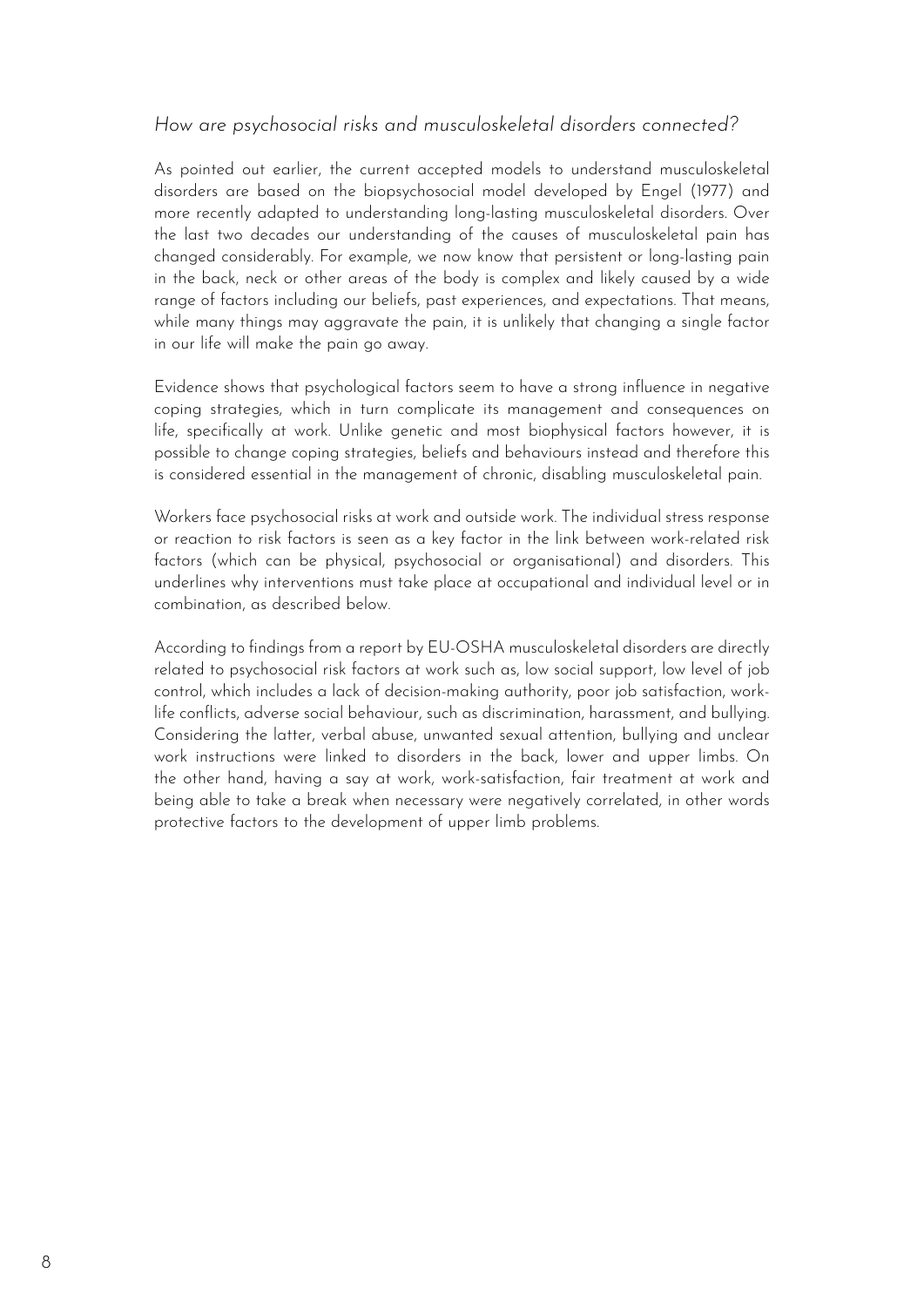<span id="page-8-0"></span>

## **Working with musculoskeletal pain - best practices in the workplace**

Research clearly shows that musculoskeletal pain is likely to influence work capacity for many people, to some extent, this can be offset by adjustments in the workplace (e.g., increased flexibility in the planning of the workload). What is also important is that while such disorders are likely to influence productivity, work is generally not the direct cause of work disability. For sure there is no question that extreme workloads or work-related accidents can cause tissue damage, however the evidence shows that situations like these only play a minor role in the development of long-lasting, disabling musculoskeletal pain.

#### *The working role in health and well-being*

Work can be considered therapeutic for most people and what positive health related effects it may have to start working or to stay at work even with pain as opposed to not work at all the overall message is that worklessness is not necessarily the solution to work-related pain and that work is a resource for most people. In our modern society, the workplace is not only a source of financial income, but it also constitutes the core of our social network. The social aspects of work, unlike the financial aspects, do not depend on whether the job is paid or not, rather it seems to depend on the feeling of belonging to a group of like-minded people or peers, furthermore for many people work is an essential part of their identity and social status.

It is important to note that, while work seems generally good there are some aspects that can pose a health risk. These include physical as well as mental well-being and safety issues. For instance, bullying sexism or job insecurity are likely to have negative consequences for the employee, which potentially could impact both their mental and physical health. Therefore, the work-related benefits on health should be considered a spectrum with strong individual differences, although, in dichotomous terms, work is more healthy than unhealthy. Work is unlikely to be a highly prevalent cause of pain in most cases and experts argue that paid or unpaid, but meaningful, employment is good for most people.

Unemployment on the other hand, is associated with overall mortality including ultimately death due to cardiovascular disease and suicide furthermore unemployment is associated with a high number of musculoskeletal complaints long-standing illness and disability, poorer wellbeing and distress, as well as higher hospital admission rates and medication consumption. Some evidence suggests that the connection between unemployment and the negative effects on health is related to poverty and financial anxiety as well as to the psychological impact of being without a job. It is important to clarify though, that unemployment does not necessarily have a negative impact on all people, in fact, 5-10% seem to have improved health and wellbeing from unemployment. In this context, research suggests that family and social support as well as social capital education and the desire or expectancy of re-employment can have a strong impact in the association of unemployment and poorer physical and health conditions.

The literature on acute and chronic pain show that people who are unemployed are more likely to suffer from pain, however there are a few ways to interpret this association. Firstly, it is assumed that work provides most adults with substantial needs including financial and social needs, but importantly work also carries the risk of the opposite and may have a negative impact on health and mood for some people. Another important consideration to take into account is how health impacts our choices regarding work. For instance, if our general health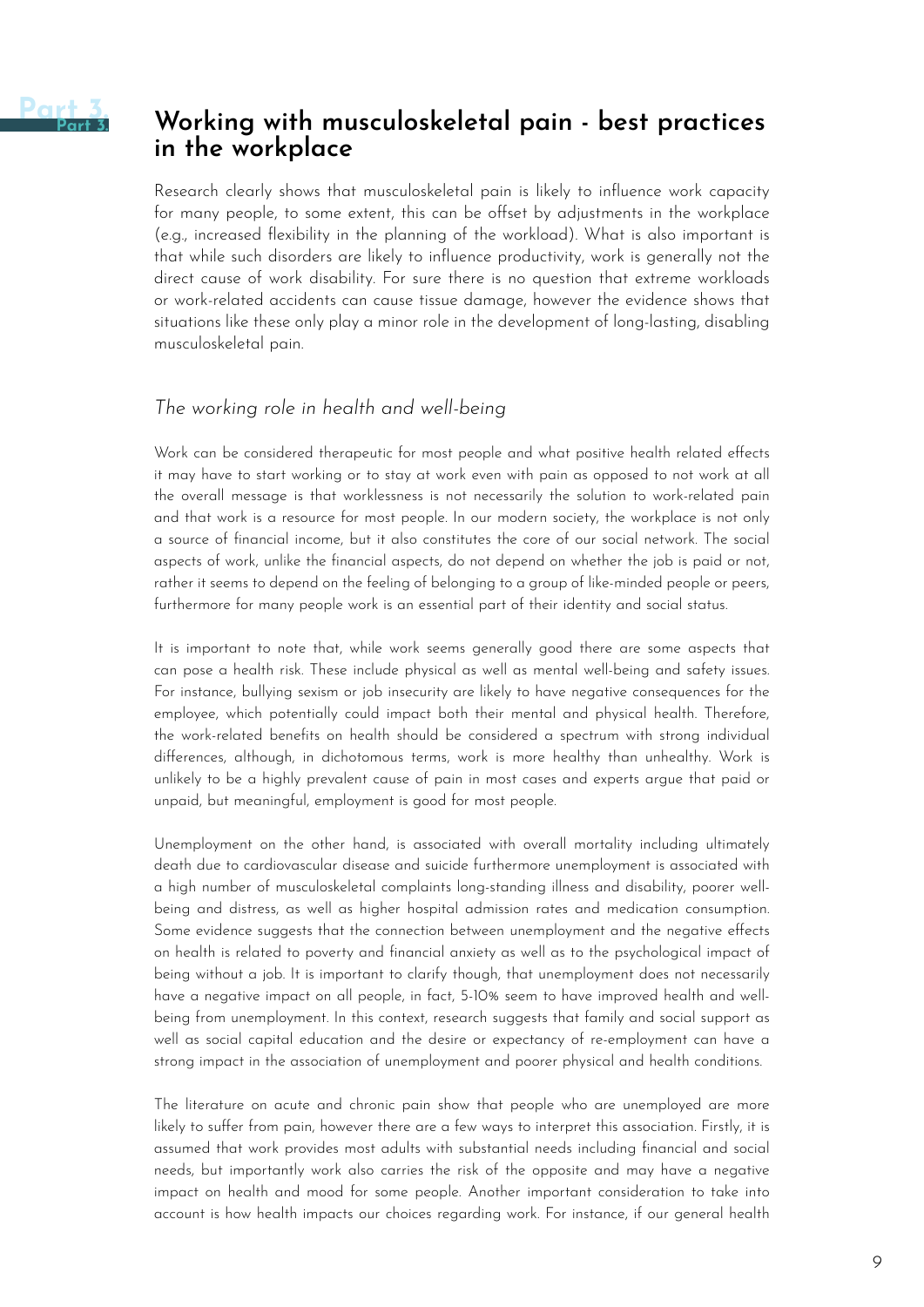influences the way we are able to maintain work and productivity it could also have an influence on our employment. Similarly, general health is likely to influence whether we feel pain so, even though pain and employment status seem to go hand in hand in most people, they are not necessarily causally related. It is very relevant though to know that health, work, and general well-being are likely to affect each other both positively and negatively, while the interactions between health, well-being and work have often been viewed through the lens of negative effects on work and health.

#### *Working with musculoskeletal pain*

As described earlier, in the introduction of this document, musculoskeletal pain is very common and likely to interfere with work for many people. In contrast to common beliefs, work is unlikely be the main cause of this pain, although, it is important to note that, for some, it may be an aggravating factor.

Around the turn of the millennia, pioneers in work-related pain documented that pain was not the only problem that kept employees on sick leave from returning to their work. They highlighted that, factor such as mood beliefs and barriers at the workplace, could delay or even reduce the ability to return to work at all from their understanding of absenteeism a focus on so-called biopsychosocial factors has spread into all aspects of pain management while other aspects were forgotten.

People who are unemployed and suffer from persistent musculoskeletal pain often feel vulnerable or at risk of hurting themselves during vocational training or a new job. While it may seem rational to avoid work when pain is temporarily aggravated during attempts of re-employment, it is important to understand that increased pain during normal workload does not equal physical damage to the body. In fact, people with musculoskeletal pain who are helped to be reemployed are more likely to experience less pain and less disability and to report higher quality of life compared to those who remain off work. Therefore, it should be a top priority to support people who are employed to remain at work despite pain. This may, in some cases, require adjustments to work routines for the individual as well as education of the entire organization to avoid unnecessary sick leave and pain related stigmatization as well as implementing return to work programs and policies.

In contrast to common beliefs, it seems that the benefits of working despite having pain outweigh its potential harms. Evidence shows that, working compared to not working is associated with higher quality of life for most people this may relate to the fact that unemployment is associated with a wide range of negative consequences including poor general health and increased mortality. Thus, people who suffer from persistent musculoskeletal pain do not need to quit or avoid working, instead, they should find a way to continuing at work and managing the pain. However, even though there are millions of people across the world who are able to work despite pain, there is still the need to understand how to best support those who cannot. Anyway, it is clear that leaving the workforce is unlikely to reduce pain or improve general health.

The recent literature shows that most ergonomic interventions will not reduce the amount of people with work-related pain nor benefit the majority of those already suffering from pain. This corroborates with the current understanding that pain in the body is the result of multiple factors and not simply physical strain on musculoskeletal structures. It is important to highlight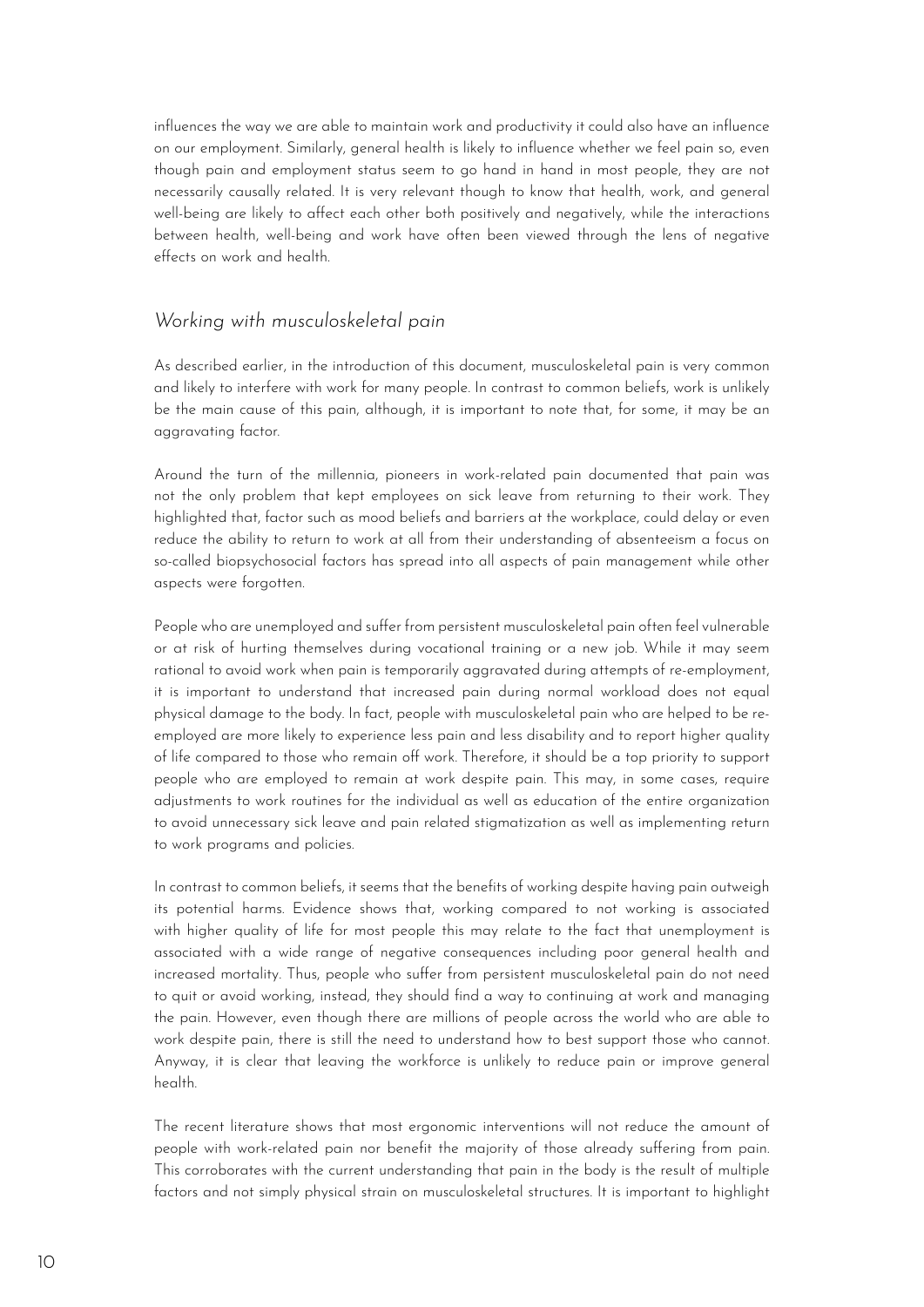though, that some people may benefit from resting their arms and elbows on the desk and changing their computer mouse. Furthermore, frequent breaks throughout the workday may also improve discomfort for some people.

Experts suggest the following for supporting the management of work-related pain:

- Move around throughout the day to avoid staying in any position for a prolonged period of time. **1.**
- Rather than staying in the same position you can try to 1) get up and walk around for **2.**a few minutes every hour and 2) change your position every half-hour or if you feel any discomfort.

Being on sick leave can sometimes be necessary, but at the same time it's also a risk factor, for a range of negative side effects such as unemployment and increased disability. Fortunately, there are some things that can be done to prevent these negative consequences of sick leave. The literature shows that workplace interventions can reduce the time it takes for a worker with musculoskeletal pain to return to work compared with usual care, furthermore, optimizing the workplace management of employees on sick leave is associated with a reduction in pain and an increase in functional status.

#### *Return-to-work interventions*

In the recent years, significant progress has been made regarding work-related musculoskeletal disorders and return to work interventions that have a positive impact on workability. Getting back into the workforce after a period of unemployment could be therapeutic in the sense that general health well-being and distress seem to improve after re-employment, yet the benefits of re-employment may depend on job security as well as individual satisfaction with and desire to keep the new job.

Workplace interventions can reduce the time it takes for a worker with musculoskeletal pain to return to work compared when compared to usual care. Return-to-work interventions carried out in the workplace are more effective on than workplace linked interventions such as exercise provided by such as with usual care. The authors suggest that the main difference that can explain the better outcomes in interventions carried out at the workplace may be the elements that involve incorporating workplace adaptations and support from work-organization. Such interventions optimizing the workplace management of employees on sick leave are associated with a reduction in pain and an increase in functional.

A recent literature review has investigated the effectiveness of workplace interventions in the rehabilitation of musculoskeletal disorders. The results show that, when the workplace initiate or support strengthening training for employees with physically demanding work, it has the potential to reduce musculoskeletal pain. Physically demanding jobs are typically found in construction, health care, slaughterhouses etc but the definition used in this study means that the results can be extrapolated to any job that involves loading of the whole body, for instance lifting, standing, walking, or bending or loading on specific body parts such as pulling, pushing or having a high number of repetitions. Interestingly, the authors conclude that participation in ergonomics a mix of interventions or stress management, does not seem to have any effect on the amount of musculoskeletal pain symptoms, prevalence or discomfort experienced by the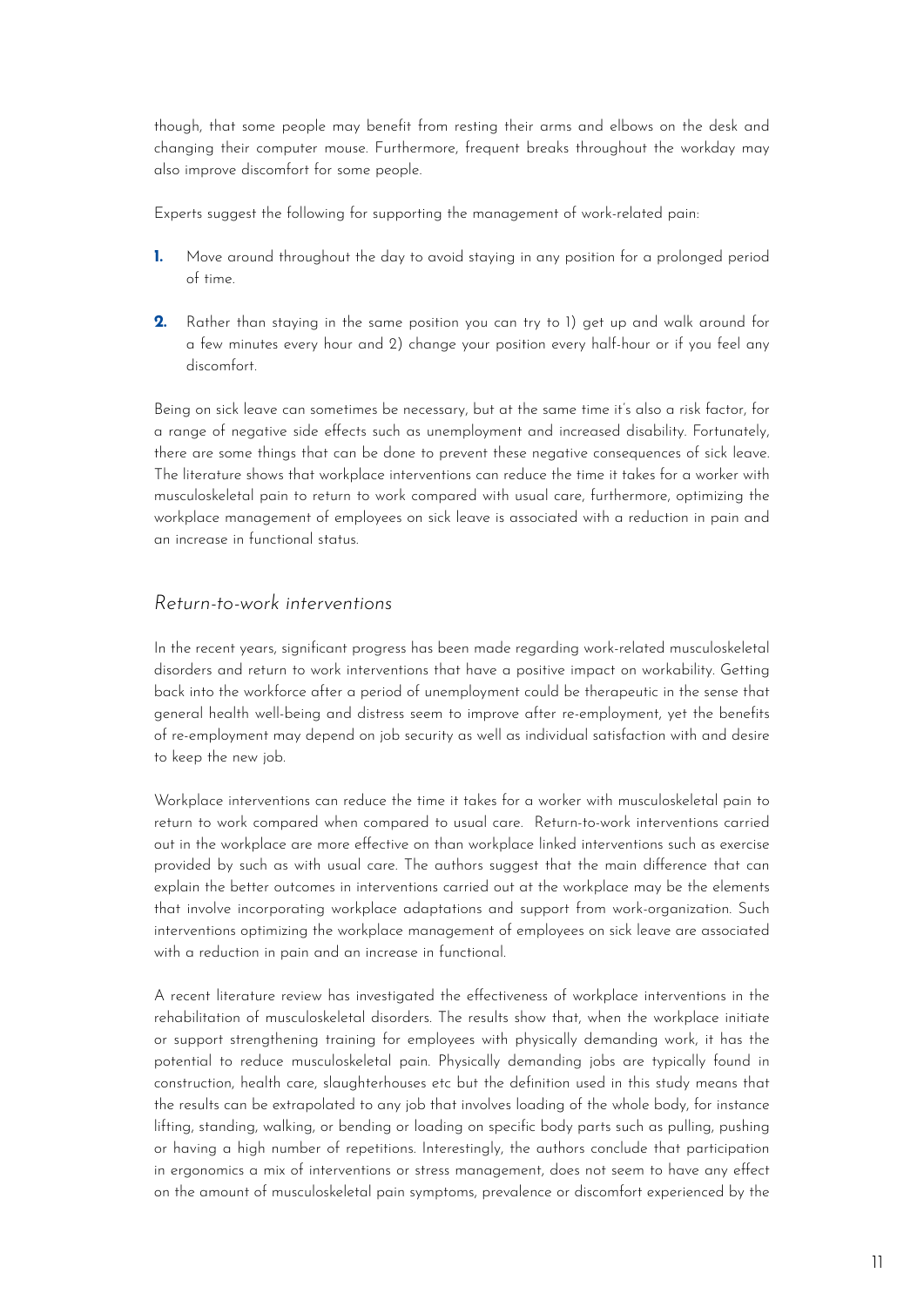worker. The evidence indicates that the best thing a workplace can do to reduce musculoskeletal disorders for people with physically demanding jobs is to help them do physical strengthening exercises. Additionally, the authors observed that the effects from exercise can be expected after a few months and highlighted that the physical activity should be continued in order to be effective over time.

In order to optimize return to work after sick leave experts suggest the following:

- ensure that the worker is an active part of the solution from the beginning and possibly involved in the rehabilitation prior to the first day of returning to work. **1.**
- the worker and the supervisor rank the obstacles for returning to work in a formalized way such as a company policy. **2.**
- make an action plan for returning to work that allows for fast-track or partial return to work even when it means making temporary adjustments to equipment, the workstation, or the workflow. **3.**
- make it possible for all stakeholders to meet and to facilitate only work based interventions. **4.**
- provide relevant assessment to rule out serious pathology; six, provide education about how to manage pain and how to gradually return to work. **5.**
- prevent conflicting advice by coordinating the management plan between all stakeholders. **6.**
- on this pain is expected to vanish within a week, focus on return to work, not on pain reduction. **7.**

While the positive effects of re-employment may depend on the individual's resources and motivation, re-employment in itself can have positive effects for the majority of people with pain, with evidence showing that the benefits of re-employment may already occur within one year and they tend to be sustained for years thereafter.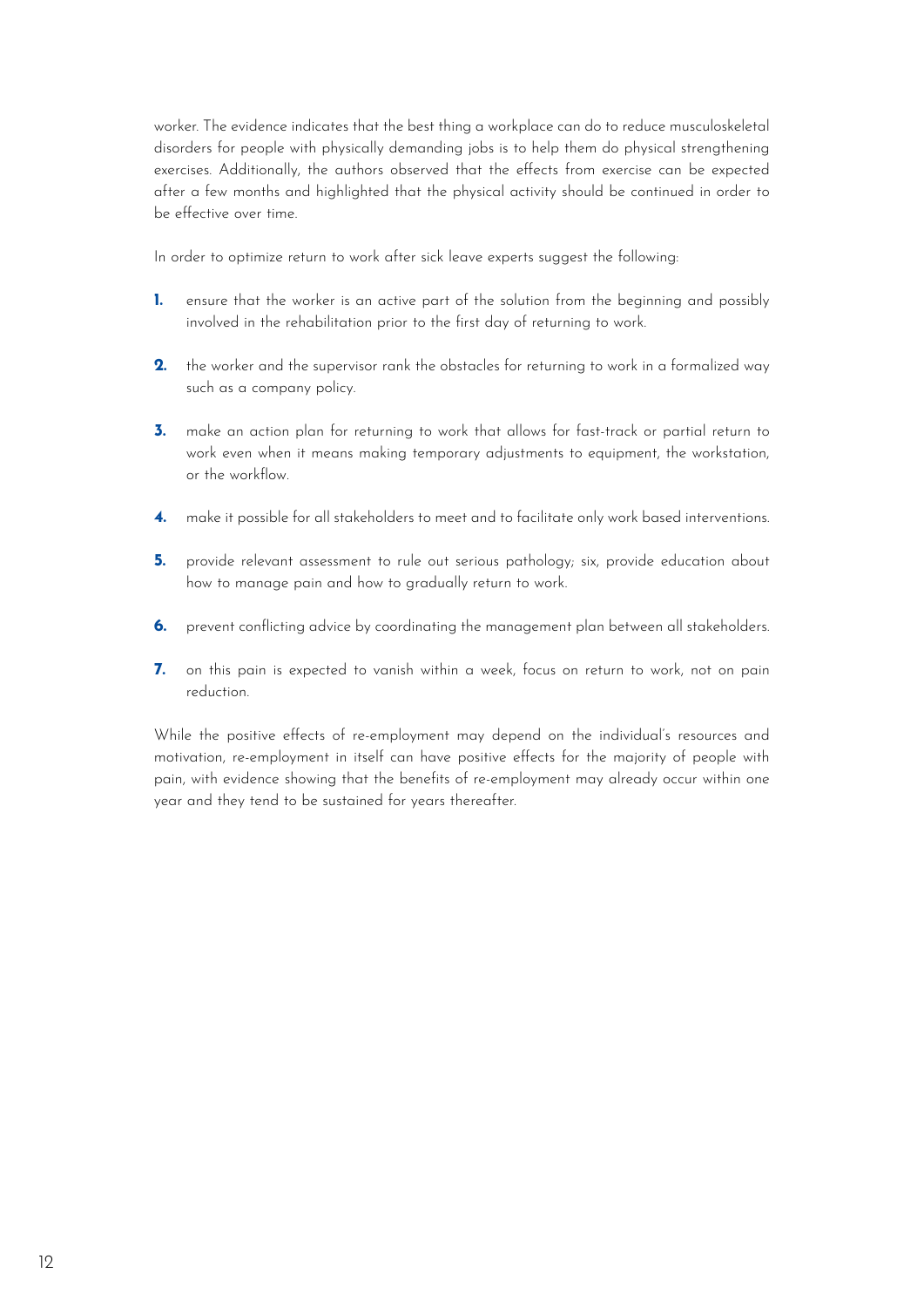## <span id="page-12-0"></span>**Community action**

As pointed out in the previous sections, education is an important part of preventing and managing musculoskeletal disorders in the workplace. This section will present a few educational resources that are publicly available and aim to contribute to reducing the impact of musculoskeletal disorders.

The European Union has adopted a series of directives to protect workers and improve health and safety at work. The European Agency for Safety and Health at Work has recently published some updated educational resources directed to both organizations, OHS experts and workers. The resources present articles, pamphlets and guidelines based on the current health recommendations and contains tips for employers and workers, with examples of successful workplace programs and links to more useful and reliable sources of information.

| Source Information                                                | Information available                                                                                                       | <b>Access</b> |
|-------------------------------------------------------------------|-----------------------------------------------------------------------------------------------------------------------------|---------------|
| European Agency<br>for Safety and<br>Health at Work               | Guides and fact sheets related<br>to work-related pain.<br>Some fact sheets are available<br>in various European languages. | <b>LINK</b>   |
| European Agency<br>for Safety and<br>Health at Work               | <b>Healthy Workplaces</b><br>Lighten the Load 2020-22                                                                       | <b>LINK</b>   |
| European Agency<br>for Safety and<br>Health at Work<br>Napo films | Learn musculoskeletal health<br>with a smile :) "Napo in<br>Lighten the load 2021"                                          | <b>LINK</b>   |
| European Agency<br>for Safety and<br>Health at Work               | Priority area -<br>"Sedentary work"                                                                                         | <b>LINK</b>   |
| European Agency<br>for Safety and<br>Health at Work               | OSHwiki article in the spotlight:<br>"Psychosocial risk factors for MSDs<br>and prevention"                                 | <b>LINK</b>   |
| Prevent4Work                                                      | Educational short videos<br>about neck pain, low back<br>pain & pain and work.                                              | <b>LINK</b>   |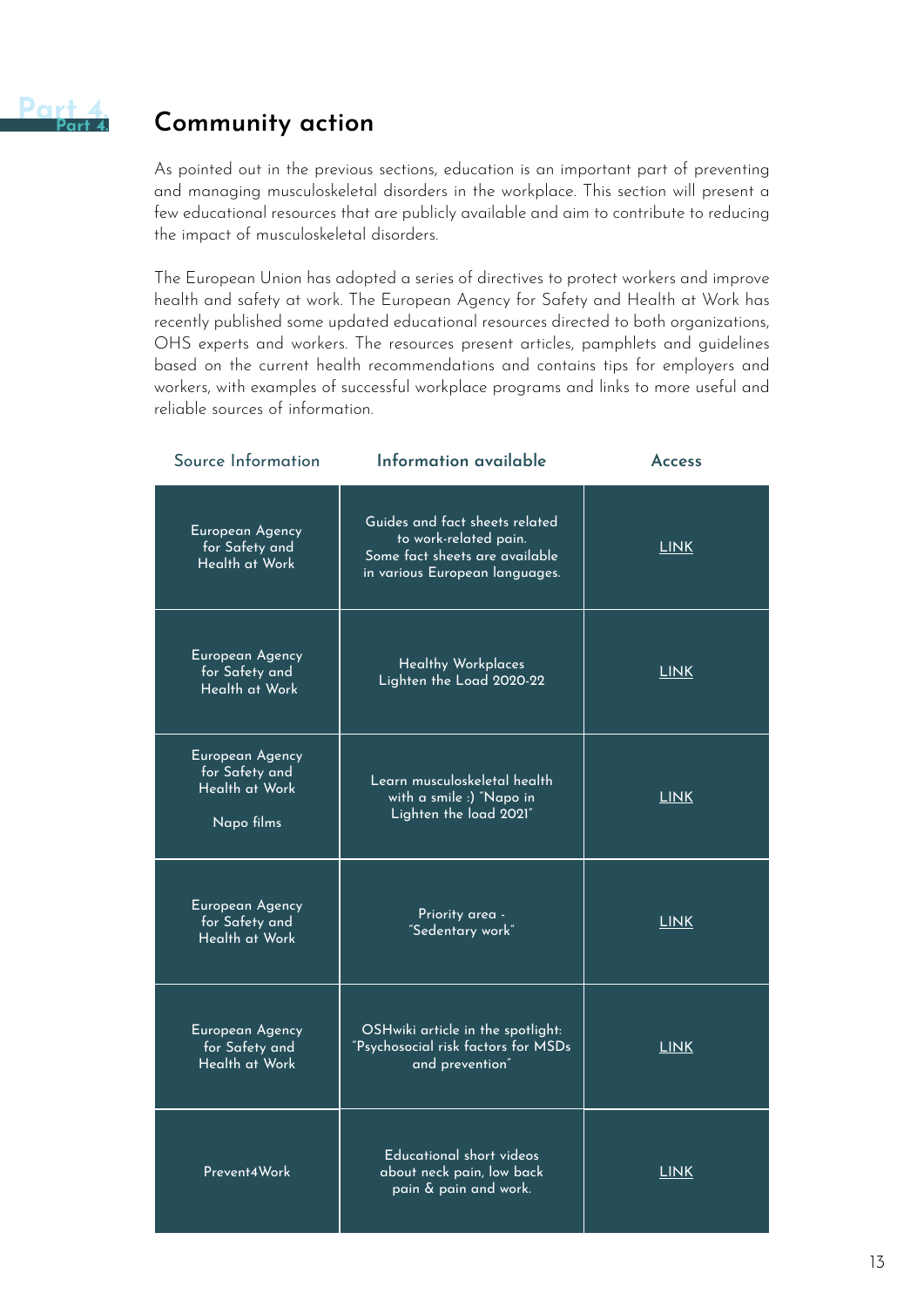| Prevent4Work | Massive Online Open Course<br>"Pain at Work: Myths and Facts." | <b>LINK</b> |
|--------------|----------------------------------------------------------------|-------------|
| Prevent4Work | P4Work learning platform                                       | <b>LINK</b> |
| Prevent4Work | P4Work app                                                     | <b>LINK</b> |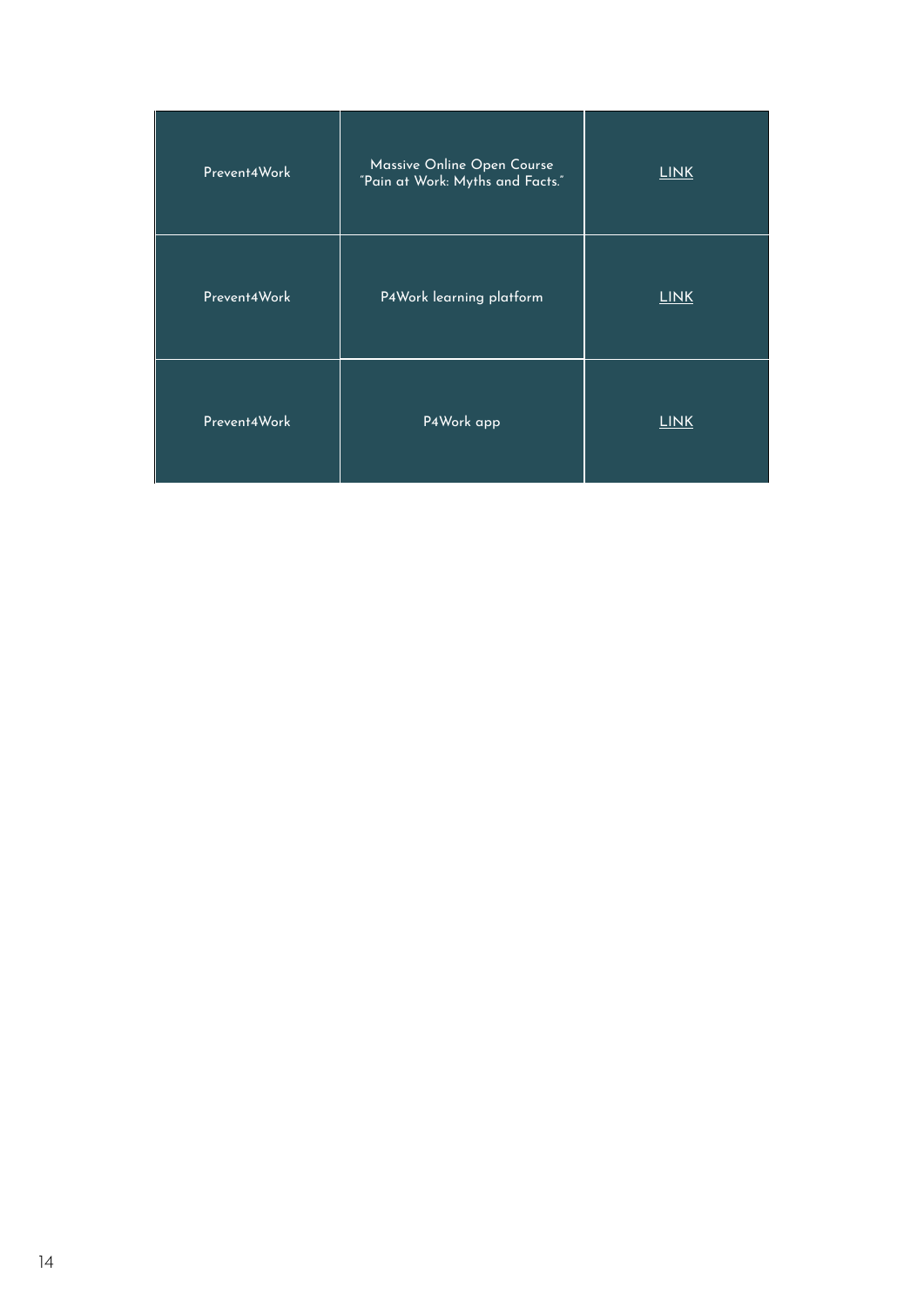<span id="page-14-0"></span>

## **Current evidence for health-care practices**

Some people suffering with persistent musculoskeletal disorders learn to balance their life and feel that their pain has almost gone away. Others constantly need to balance the resources on a regular basis, which can often be a long and very stressful process. In this context, healthcare professionals have been developing the comprehension of their role in this transition. In the first phase of the management of chronic pain focus is on the individual and on daily focus. This could include a plan for managing physical activity throughout the day as well as structuring daily activities to avoid exacerbation of the symptoms. In the later stages, many people would try and return to activity which they previously could not manage, which may include a gradual increase in activities such as work hours and expanding the social network throughout the rehabilitation. It is important to strengthen social networks by allowing for and supporting social activities such as hobbies, work and sport, but also by educating the patient about their pain in order to counteract on the risk of stigmatization from people who may not know what persistent pain is.

It can be observed the overuse of "low-value care" and the scarcity of "high-value care" across the world regardless the income-level of the studied country. Low-value care consists of health-care interventions with very low or no benefit for the patient. It can even become harmful if it keeps the patient away from high-value care. The latter are offered in some countries, while in others they are costly and/or only rarely available to people with persistent pain.

Availability of high-value care can thus be an organizational problem that requires attention at the highest levels: policymakers and influential leaders.

#### *Low-value care interventions*

#### *Imaging and low back pain*

A pure biomedical view of low back pain assumes that there is an anatomical source of pain as the main underlying mechanism: When body tissues are exposed to either very intense stimuli or damage, it will lead to a subsequent inflammatory process, which will sensitize the so-called nociceptive nerve fibres in the tissue.

While both acute and degenerative changes in the tissues can be easily identified by imaging techniques such as magnetic resonance imaging or ultrasonography, there is not a direct relationship between tissue damage and how much pain the patient is in. There is little indication that changes in the spinal anatomy should have any predictive value in regards with future pain and disability. Basically, Imaging is relevant only in the case of suspicion of a serious pathology since changes in the spine are as normal as any other change to the body (e.g., wrinkles as we age).

#### *Surgery*

Lumbar spine fusion is a frequently used surgical intervention for different conditions of the low back tissues, presumably associated with LBP. However, there is a lack of evidence supporting its use when compared to more conservative non-invasive treatments such as multidisciplinary rehabilitation. Moreover, it is a costly procedure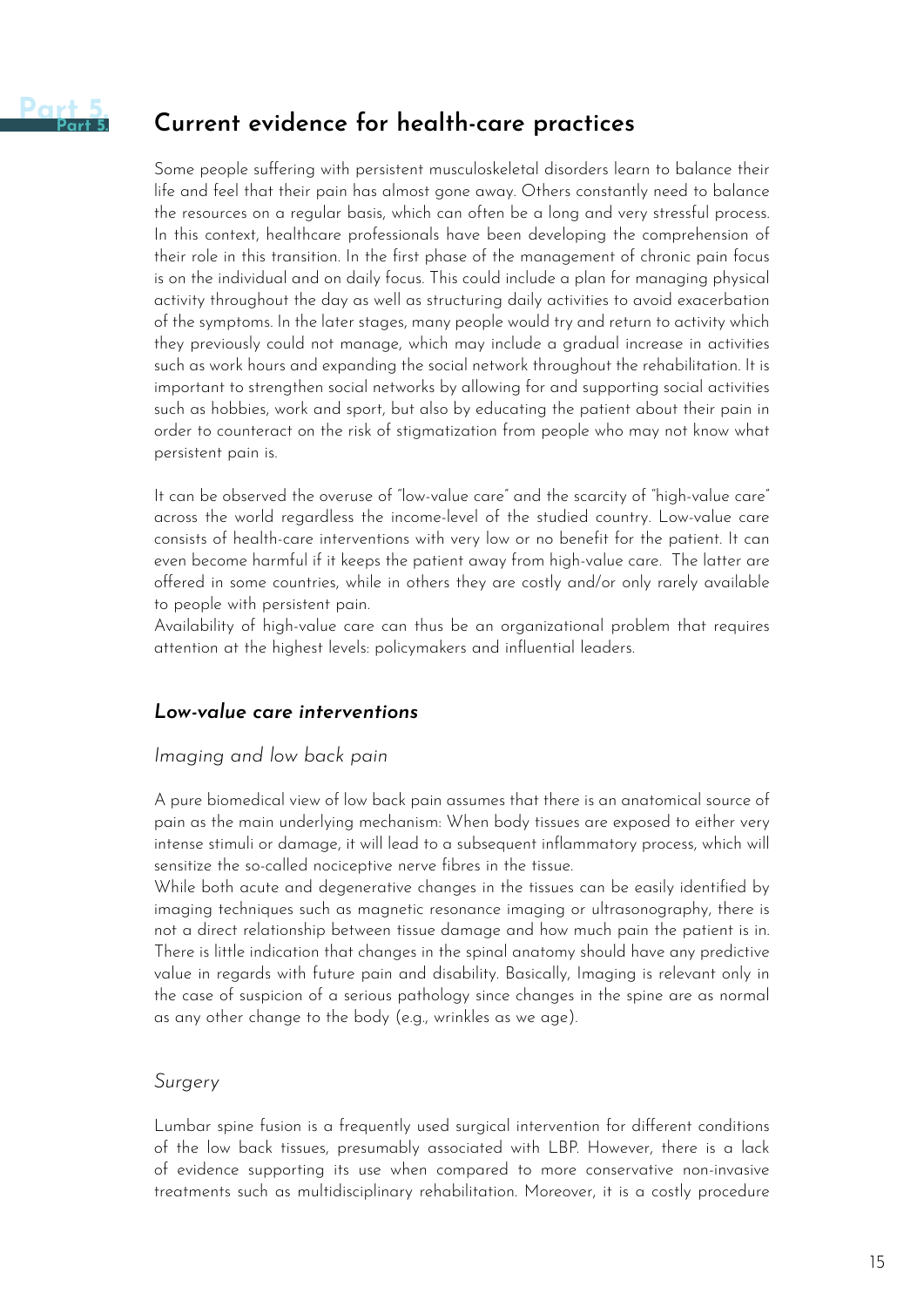associated with potentially serious adverse effects. When the evidence for lumbar spine fusion was reviewed, the authors concluded that more evidence was required in order to recommend this surgery and that patients should be informed about the potential benefits and harms for the individual problem.

Much like the case for imaging, the assumption that there is a linear relationship between tissues that can be operated on and pain, is flawed. In fact, the majority of studies that have looked at the effect of surgery on chronic low back pain show no superior effect compared to placebo. It is worth to mention, that surgery sometimes aggravates the pain condition (e.g., via damage to nerves)

#### *"Regenerative" therapies*

New therapies aiming at repairing damaged discs such as stem cell or platelet-rich plasma injections have emerged and are used as a treatment for LBP and other long-lasting musculoskeletal disorders, seemingly showing positive results. Many of these studies were not powered enough to generalize the positive effects of these therapies and had further limitations such as the absence of long-term follow-up and non-randomization of study participants. However, considering the multifactorial nature of such condition, even though there is some evidence that these therapies could regenerate body structures, such therapies would have a limited effect on pain and disability for a significant number of patients.

#### *Pharmacotherapy*

Although in the past, paracetamol has been considered a recommended drug for musculoskeletal disorders' treatment, recent evidence of its non-effectiveness in acute low back pain has led guidelines from 2016 and 2017 to recommend against its routine use. In the 2016 UK guideline, non-steroidal anti-inflammatory drugs (NSAIDs) were considered an option only after weighting potential risks such as toxicity for the gastrointestinal, liver, and renal systems.

While opioid-based treatments have proven highly valuable in the management of some cases of acute pain (e.g., immediately after surgery), the long-term use of opioids for long-lasting pain is not only problematic, but it may even increase the problem. Prescription of opioids in LBP care is a key example of unnecessary and harmful treatment. Evidence indicates that adding opioids to non-steroidal anti-inflammatory drugs does not improve outcomes for people with LBP.

Furthermore, it has been shown that a pharmacologic treatment for chronic LBP based on opioids is no more effective than other pharmacological options with more severe adverse effects. In addition to the intrinsic side effects of opioids (e.g., constipation), it has been shown that long-term use of opioids is associated with greater disability.

In short, the use of any kind of opioid-based treatment is not recommended as firstline treatment and even in the case of second-line treatment opioids should only be used in individual patients by careful selection of a pain specialist. Most importantly, opioids should not be substituted with other pharmacological treatments in patients with chronic, disabling LBP, rather high-value care treatments should be considered. In some western countries, the prescription of cannabinoids for the treatment of pain has increased in recent years. However, as with opioids, the continuous use of cannabinoids is related to poorer pain outcomes measures and other variables in the long-term. The biennial review of pain recently published by Buchbinder R. et al. recommended against a potential incipient prescribing epidemic of cannabinoids.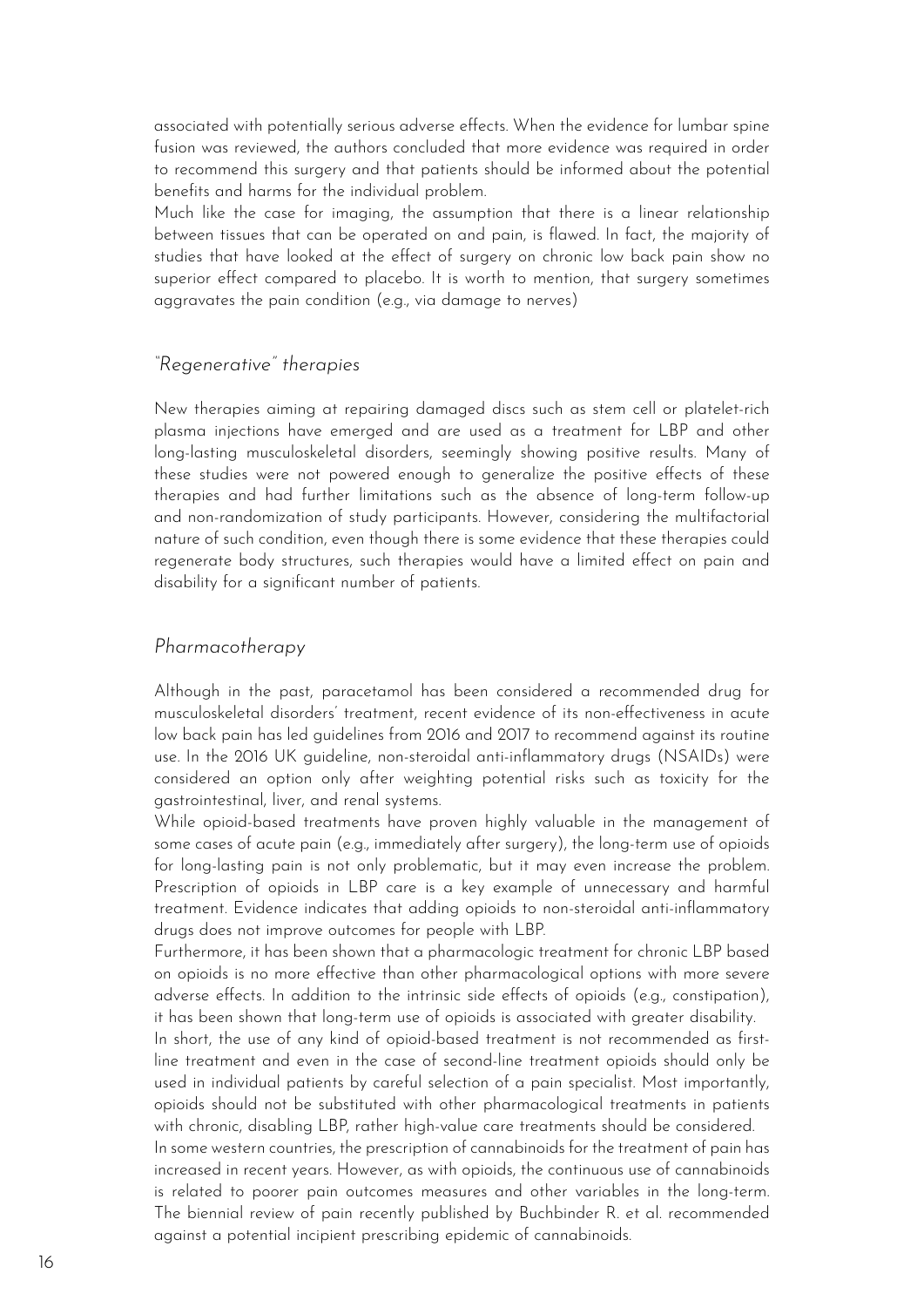### *High-value care interventions*

For a treatment to be considered high-value care, it must have a positive net effect on the patient (i.e., the benefits must outweigh the risks). In the long term, it is reasonable to consider that high-value care will reduce the astronomical economic burden, which LBP currently poses via the prevention of overmedicalization and the use of unnecessary and costly diagnostic and interventional or surgical procedures.

For low back pain, specifically, high-value care includes: exercise therapy, active lifestyle and behavioural therapies. Numerous clinical guidelines have made several recommendations after reviewing the evidence of the many treatments for LBP. In general, contemporary guidelines advocate for reducing the reliance on pharmacological and biomedical approaches for managing LBP. In these recommendations, the active role of patients and their function are the cornerstones of the management, avoiding pharmacology should be avoided as first-line treatment.

#### *Persistent pain*

When pain lasts for more than 3 months and becomes "persistent" or long lasting, exercise and gradual activity become important treatment modalities intended to improve function and avoid further disability development. Interestingly, current evidence does not show larger effect sizes for any particular types of exercise. Therefore, exercise type selection should be based on individual criteria such as each person's specific needs, context and physical capacity and habilities.

The role of passive therapies in the treatment of persistent LBP is controversial. Two different thoughts: Guidelines are suggesting that these may have a role within a multimodal rehabilitation framework for both acute and persistent low back pain, while others illustrate the poor-quality evidence for their use and the lack of effectiveness in promoting active pain coping. Some examples of passive therapies are manual therapy, acupuncture, external orthotic devices, electrotherapy.

Different types of manual therapy seem to be equally effective treating persistent neck pain, which may indicate that the choice of techniques depend more on preference and less on the pain. Additionally, there is strong evidence to support that manual therapy does not need to be focused on the painful or in the painful area to have effect this was especially clear in the case of chronic pain and works best when combined with exercise or usual care rather than when it's used on its own.

#### *Psychological therapies*

Some guidelines also include the combination of physical and psychological treatments for persistent LBP. Examples of psychological treatments recommended as adjunctive treatment options: Cognitive behavioural therapy, relaxation, stress reduction via mindfulness-based interventions.

The evidence for cognitive behavioural therapy to manage persistent neck pain is sparse but considering its effect in comparable pain conditions it is now recommended as a primary intervention and some evidence suggests that cognitive behaviour therapy can be relevant in combination with other treatments for some people with neck pain.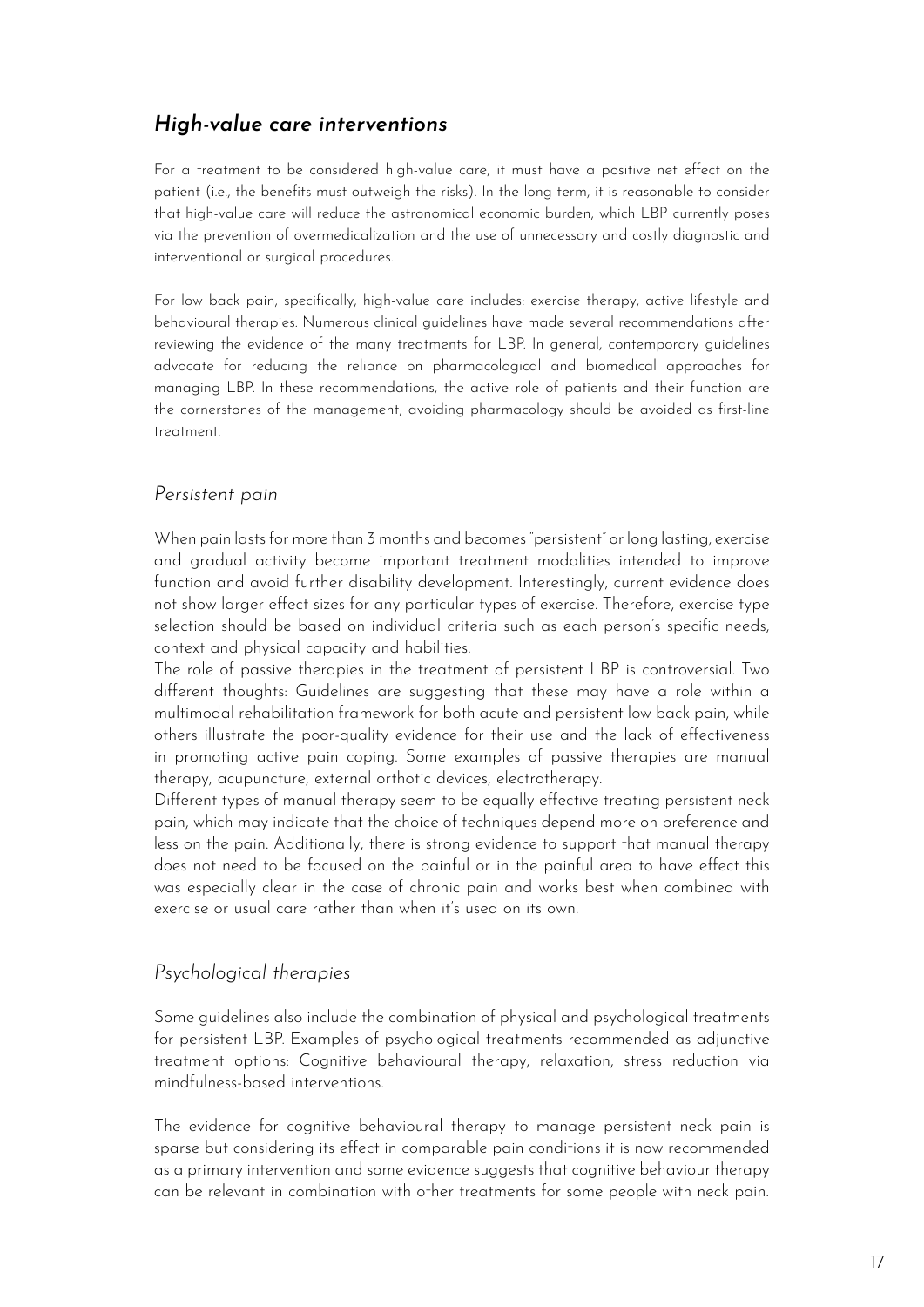#### *Self-management*

Self-management can be defined as "the individual's ability to manage the symptoms, treatment, physical and psychological consequences, and lifestyle changes inherent in living with a chronic condition". This approach suggests an interactive collaboration between the professional and the patient and can be sub-divided into the following components.

*Problem-solving:* A process that starts with problem identification and continues throughout intervention towards the solution of such problem(s), with a consensus patient-clinician (e.g., physiotherapist) For example, a patient suffering from longlasting pain, in collaboration with health-care professional(s), can describe the problem(s) that need to be solved through the chosen management strategy and agree upon relevant goals, which can objectively or subjectively be quantified to evaluate progress.

*Resource utilization:* A process of measuring and deciding how patient's resources, such as objects, conditions, or personal characteristics, could be integrated into the treatment. For example, for a person who is comfortable with using technology, it could be useful to use mobile applications that allow the monitoring of physical activity levels during the day.

Goal-setting and Action planning: A process of establishing individual goals of importance for learning and problem-solving related to the patient's condition and the act of managing these goals throughout an established timeframe with the individual modifications.

*Tailoring*: a process of determining the specific content the patient will receive, the contexts surrounding the content and through which channels the content will be delivered. For example, an office worker that is suffering from chronic LBP, it could mean using an alarm clock going off every hour as a reminder to get up and move (e.g., to get a glass of water).

*Decision-making:* A process based on professionals' experiences in relevant contexts, frames of reference, and individual capabilities, which acknowledge the patient's preferences for the choice of treatment or management plan.

In some cases, the pain persists despite any attempts to follow good practices. In these cases, high-value care will focus on the patient's ability to manage life with pain.

Self-administered strategies such as rest, heat and distraction have empirically been shown to be valuable for a wide range of patients and should be part of the advice for all patients (i.e., finding the methods that work for them. It is though very important that the person in treatment is aware of that such methods cannot "treat" an underlying cause of back pain. Rather, they are scientifically supported methods to reduce pain intensity. As such, these strategies are best used when the person is experiencing pain and only to the extent that the patients experience them as effective.

Furthermore, health-care professionals should be able to provide structured support (e.g., action plans and goal setting) for the patient to further endorse self-management. Additionally, self-management should be targeted towards decreasing disability,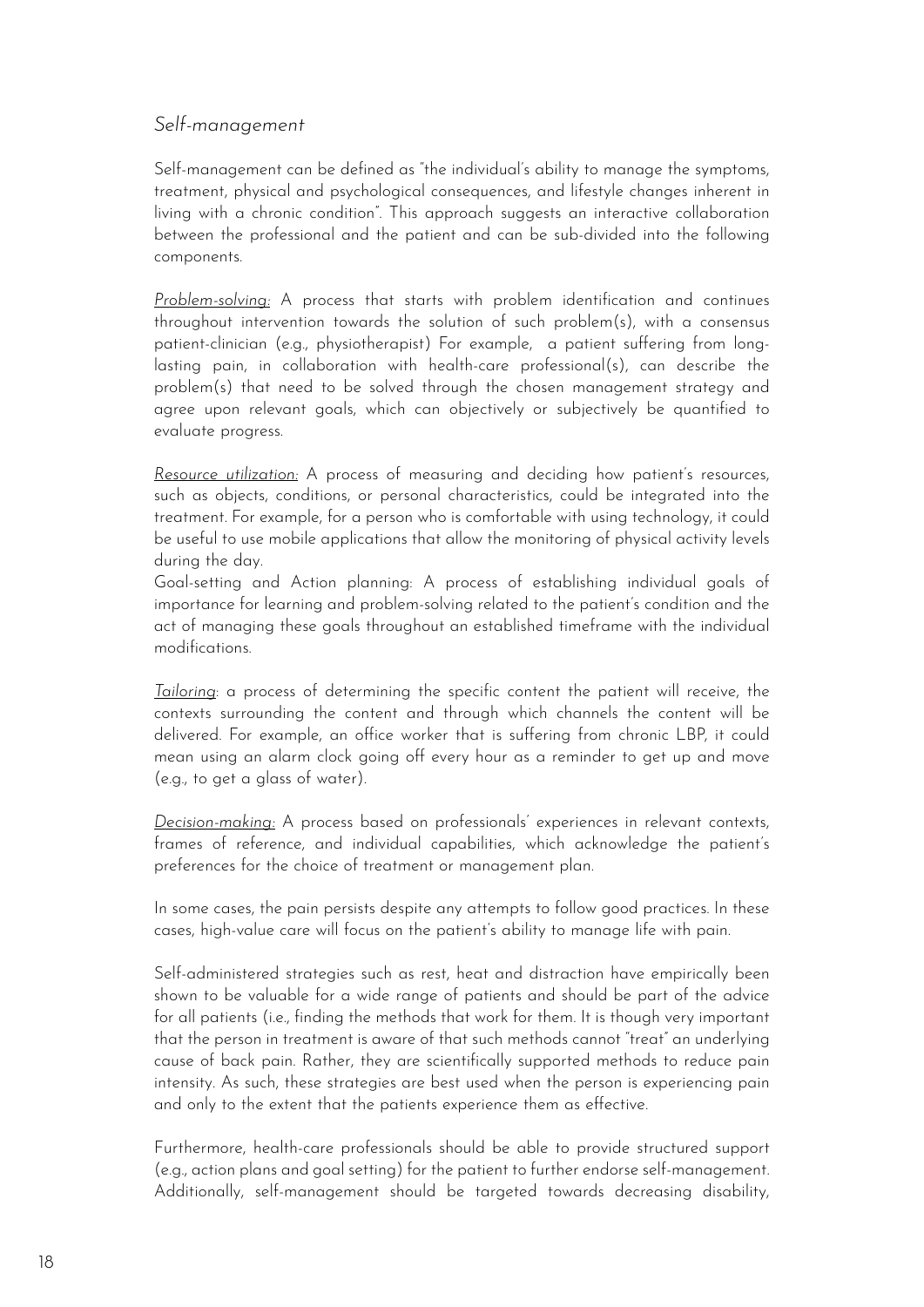avoiding the assumption that pain equals harm and preventing dependence on expensive and inefficient treatments, at the same time autonomy is promoted. One of the main goals the healthcare professional has is to support patients in taking responsibility for monitoring and managing their own condition.

While self-management is very important, many people require additional support as well. Consequently, it should be considered part of the patient's overall treatment, but not the only intervention. In essence, this means that statements such as "you must learn to live with the pain" should be replaced with a well-structured action plan including shared-decision making between the patient and the health-care professional(s).

Healthcare professionals should keep in mind that musculoskeletal pain is strongly associated with a sedentary lifestyle as well as general poor health (e.g., from smoking or obesity). Therefore, and to the extent that the patient is motivated for change, professionals should include education on "healthy lifestyle choices" such as to remain active and functional (e.g., work) as well as advice on secondary support (e.g., support programs for people who want to stop smoking) a part of the strategy for the selfmanagement of pain and disability.

#### *Walking programs*

People with persistent pain can benefit from a walking program, which is associated with positive changes in metabolic parameters and psychological status. It is considered a non-specific type of physical activity that provides a general aerobic activation as well as the activity of several large muscle groups. This type of physical activity is safe and associated with an increase in patient satisfaction and adherence to treatment.

Walking as a therapeutic intervention is as effective in reducing pain and disability in people with LBP in the short and long-term effects as a pharmacological treatment but without any of the risks or side effects. If a walking program is combined with other types of activities such as mind-body therapies (e.g., yoga or mindfulness) or strength training, it shows further beneficial effects on cognitive function, strength, balance, and flexibility.

Since the health benefits from walking on mortality seem to flatten out after approximately 10,000 steps a day and walking does not appear to have any negative consequences for people with persistent pain, the advice is also that they accumulate a minimum of 10,000 steps throughout the day. In this context a pedometer is a valuable tool to support the user to calculate the number of steps and increases compliance. When a pedometer is not available, it is recommended to walk 30 minutes a day, five days a week.

#### *Mind body therapies*

As already mentioned, there is no evidence indicating that one specific type of exercise is better than others. Other types of individual or group-based physical activities such as Tai Chi or Yoga may also alleviate pain intensity and improve functional disability. The practice of yoga can bring the patient several physical and mental benefits such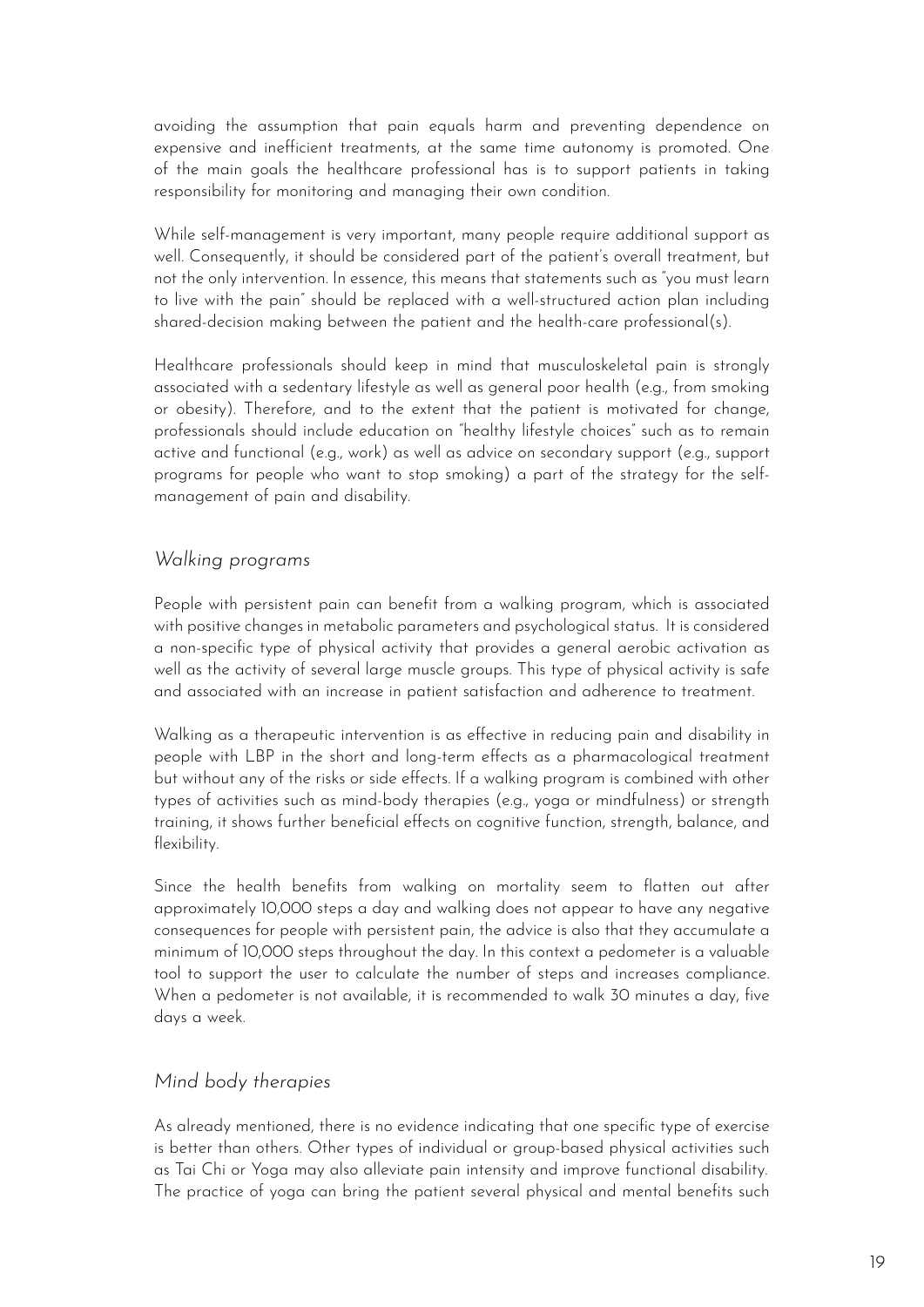as pain relief, posture stability, mental wellness, improvements in flexibility and mobility, body awareness. Some evidence suggest that the practice of yoga or Tai-Chi or for about 40-60 minutes twice a week, persistent LBP patients might improve disability and reduce pain intensity.

#### *Mind body therapies*

As already mentioned, there is no evidence indicating that one specific type of exercise is better than others. Other types of individual or group-based physical activities such as Tai Chi or Yoga may also alleviate pain intensity and improve functional disability. The practice of yoga can bring the patient several physical and mental benefits such as pain relief, posture stability, mental wellness, improvements in flexibility and mobility, body awareness. Some evidence suggest that the practice of yoga or Tai-Chi or for about 40-60 minutes twice a week, persistent LBP patients might improve disability and reduce pain intensity.

#### *Aerobic and resistance training*

Most patients can benefit from a combination of aerobic and resistance training. Depending on their individual problems, the health professional may prescribe a higher or lower dosage of exercise and intensity. In general, a full-body workout with multi-joint exercises offers more benefits than specific exercises in a single plane of movement.

The literature evidence supports the use of strengthening training and other exercises to reduce work-related neck pain as well as chronic neck pain of non-specific or traumatic origin. Another study reviewed the effectiveness of education as an intervention for nonspecific neck pain according to their results education does not seem to be effective for acute or chronic neck pain as a standalone treatment. However, they found that the content of education differed substantially between the studies from biomedical to contemporary pain science-based education and that the results may not represent the effect of modern pain education approach which is recommended by the guidelines.

The recommendation is to combine aerobic and strength-training exercises, but always in agreement with the person's preference, while bearing in mind that, actually, doing exercises seem more important than which exercises are being prescribed.

#### *Digital interventions*

E-health is defined as "the practice of health-care supported by the information technologies in the process of prevention, treatment, promotion, and maintenance of health".

Digital interventions are an effective way for patient self-management.

This method has demonstrated benefits in short and intermediate terms because of its accessibility, scalability, availability, cost-effective delivery, and the ability to personalize and tailor the content to meet users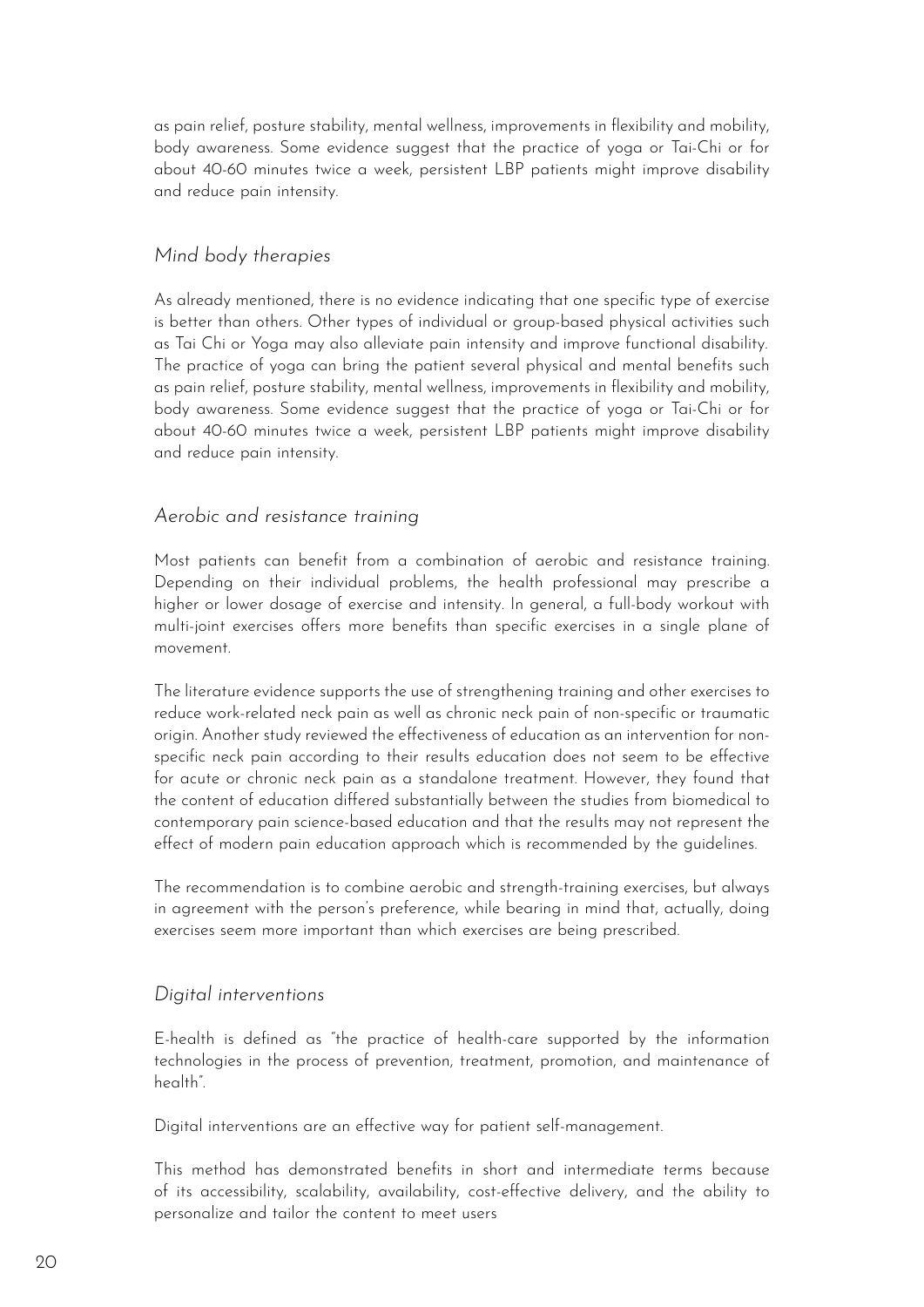Unfortunately, most of the educational material that is available to the public focuses on biomechanical aspects such as ergonomics rather than adopting a comprehensive multidimensional approach for understanding musculoskeletal pain. However, it is important to highlight in particular that educational resources can positively influence absenteeism and pain-related loss of workability.

#### *Action Proposals – Translating evidence into practice*

The well-renowned scientific journal, The Lancet, has published an update series with potential solutions for improving important identified deficiencies in the management of LBP at a global scale.

Ten proposed actions to improve care for low back pain:

- health care funders should stop paying for ineffective and harmful test and treatments, and commission research on those that are unproven. **1.**
- new test and treatments should not be marketed, introduced into practice or publicly reimbursed, before the have been adequately tested for safety, efficacy, and cost-effectiveness. **2.**
- **3.** health and social services should work with employers to provide support that stimulates early return to work, and work conditions that are adapted to employee capacity.
- patients should be taught to self-manage low back pain and seek care only when **4.** really needed.
- widespread and inaccurate beliefs about low back pain in the population and **5.** among health professionals should be challenged, and a focus put on reducing the impact of low back pain on people´s live rather than seeking medical treatment for a cure.
- **6.** clinical pathways care plans and other standardized tools for managing low back pain should be redesigned to integrate with health and occupational care but only after establishing their comparative effectiveness and cost-effectiveness.
- **7.** payments systems and legislation should be changed to encourage delivery of the right care.
- **8.** the world health organization should support new public policies and urgent political action to ensure strategies are put in place to reduce global disability from low back pain as a priority.
- research and funding bodies should invest in a intensified research effort to address **9.** gaps in the understanding of low back pain, as well as implementation research to determine how best to put existing knowledge and evidence to use.
- **10.** journals and the media should have greater editorial and peer reviewer oversight to ensure that trial results are accurately portrayed and do not reflect unwarranted belief in the efficacy of new (or established but unproven) therapies.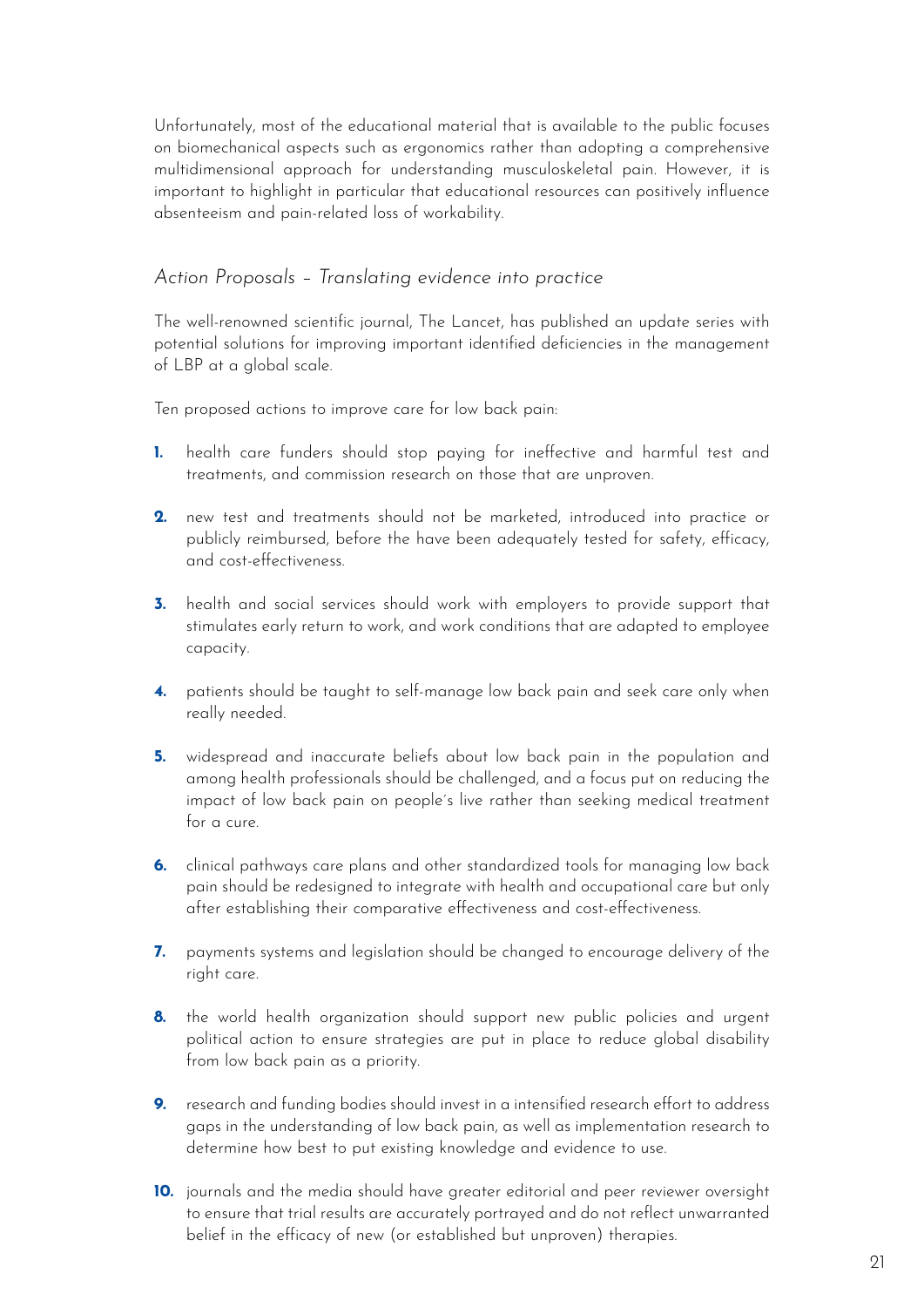Barriers to this implementation should be investigated for each case, such as, the lack of knowledge of a target group of clinicians, the fear of not ruling out serious pathology and the clinicians' willingness of fulfilling patients' expectancies.

An alternative explanation to why clinical guidelines are not being implemented into clinical practice as intended, is that it has not been widely described how evidencebased interventions (e.g., exercise and patient education) should be implemented.

According to Hurley et al., 2019, there is preliminary evidence indicating that e-learning training programmes for physiotherapists about how to deliver group-based interventions in primary care for LBP patients can be feasible and effective. Despite the intentions of these programmes to prioritize high-value care over traditional care, the superiority of these programmes still needs to be evaluated.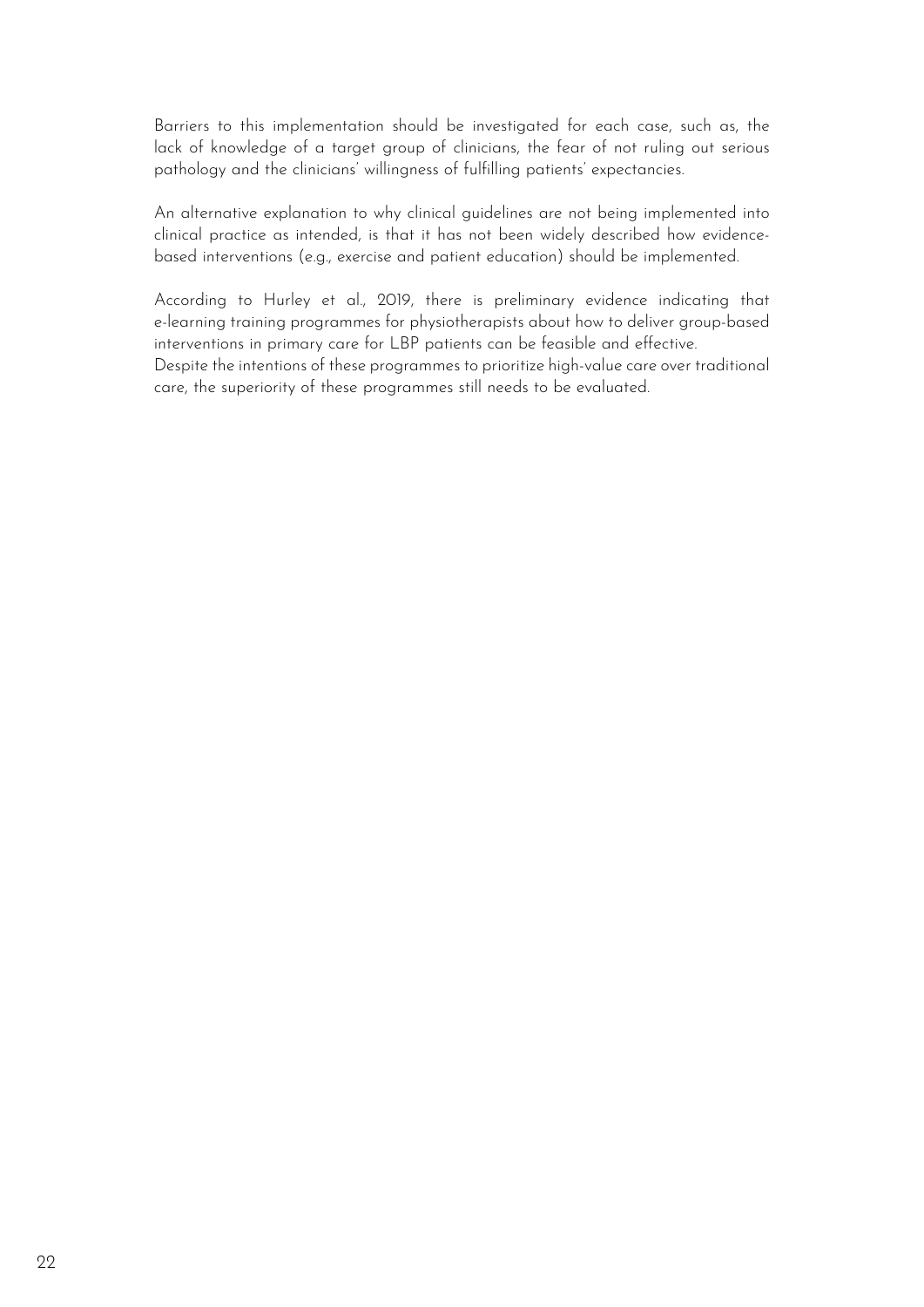# **BIBLIOGRAPHY**

Ainpradub, K., Sitthipornvorakul, E., Janwantanakul, P., & van der Beek, A. J. (2016). Effect of education on non-specific neck and low back pain: A meta-analysis of randomized controlled trials. In Manual Therapy (Vol. 22). https://doi.org/10.1016/j. math.2015.10.012

Alonso-García, M., & Sarría-Santamera, A. (2020). The Economic and Social Burden of Low Back Pain in Spain: A National Assessment of the Economic and Social Impact of Low Back Pain in Spain. Spine, 45(16). https://doi.org/10.1097/ BRS.0000000000003476

Anema, J. R., Schellart, A. J. M., Cassidy, J. D., Loisel, P., Veerman, T. J., & van der Beek, A. J. (2009). Can cross country differences in return-to-work after chronic occupational back pain be explained? An exploratory analysis on disability policies in a six country cohort study. Journal of Occupational Rehabilitation, 19(4). https://doi.org/10.1007/ s10926-009-9202-3

Ashworth, J., Green, D. J., Dunn, K. M., & Jordan, K. P. (2013). Opioid use among low back pain patients in primary care: Is opioid prescription associated with disability at 6-month follow-up? Pain, 154(7). https://doi.org/10.1016/j.pain.2013.03.011

Black, D. C. (2012). Work, health and wellbeing. In Safety and Health at Work (Vol. 3, Issue 4). https://doi.org/10.5491/SHAW.2012.3.4.241

Buchbinder, R., Underwood, M., Hartvigsen, J., & Maher, C. G. (2020). The Lancet Series call to action to reduce low value care for low back pain: an update. Pain, 161. https://doi.org/10.1097/j.pain.0000000000001869

Campbell, G., Hall, W. D., Peacock, A., Lintzeris, N., Bruno, R., Larance, B., Nielsen, S., Cohen, M., Chan, G., Mattick, R. P., Blyth, F., Shanahan, M., Dobbins, T., Farrell, M., & Degenhardt, L. (2018). Effect of cannabis use in people with chronic non-cancer pain prescribed opioids: findings from a 4-year prospective cohort study. The Lancet Public Health, 3(7). https://doi.org/10.1016/S2468-2667(18)30110-5

Campbell, P., Bishop, A., Dunn, K. M., Main, C. J., Thomas, E., & Foster, N. E. (2013). Conceptual overlap of psychological constructs in low back pain. Pain, 154(9). https:// doi.org/10.1016/j.pain.2013.05.035

Chou, R., Baisden, J., Carragee, E. J., Resnick, D. K., Shaffer, W. O., & Loeser, J. D. (2009). Surgery for low back pain: A review of the evidence for an American pain society clinical practice guideline. Spine, 34(10). https://doi.org/10.1097/BRS.0b013e3181a105fc Chou, R., & Shekelle, P. (2010). Will this patient develop persistent disabling low back pain? JAMA - Journal of the American Medical Association, 303(13). https://doi. org/10.1001/jama.2010.344

Crombez, G., Eccleston, C., van Damme, S., Vlaeyen, J. W. S., & Karoly, P. (2012). Fearavoidance model of chronic pain: The next generation. Clinical Journal of Pain, 28(6). https://doi.org/10.1097/AJP.0b013e3182385392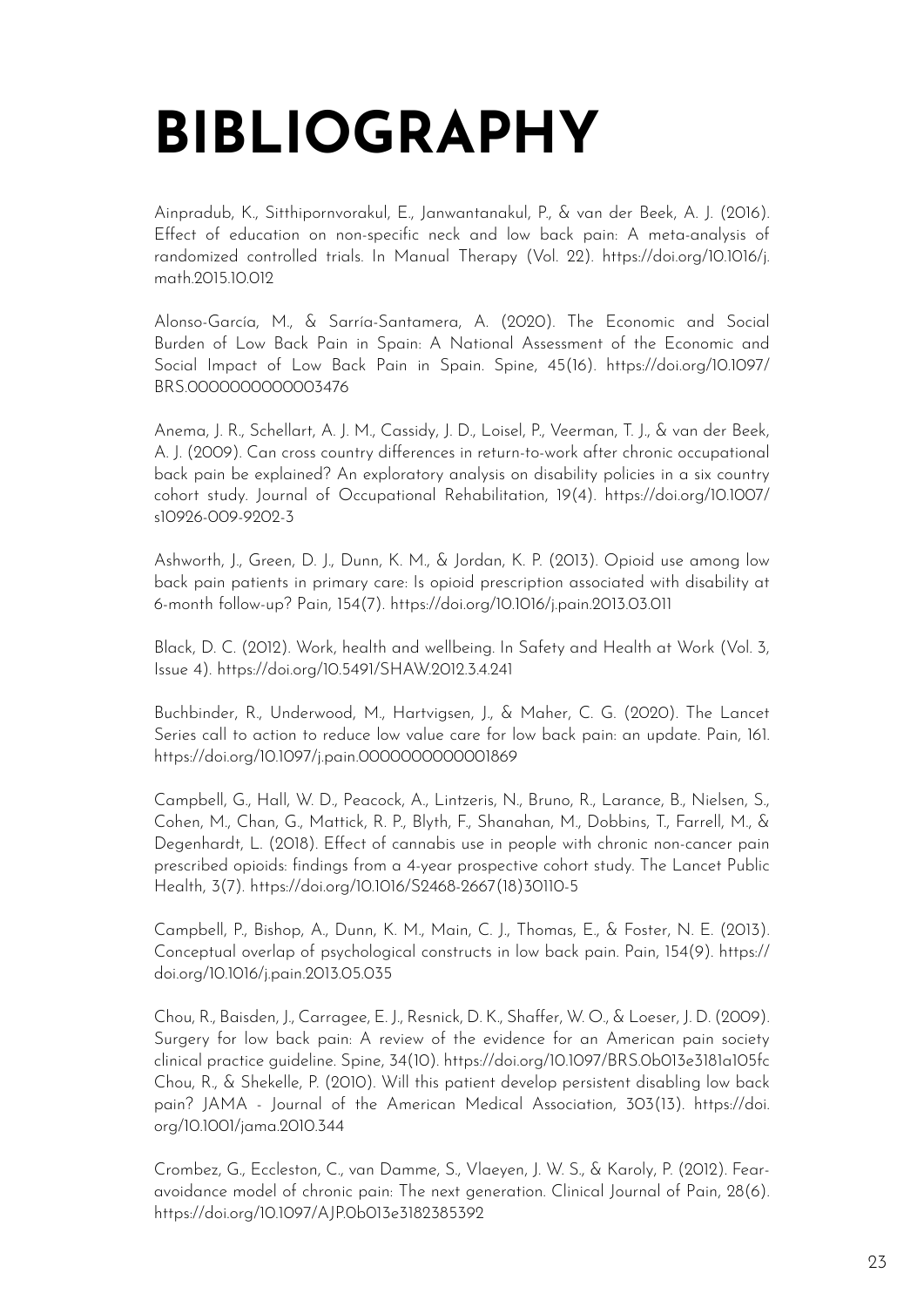Dagenais, S., Caro, J., & Haldeman, S. (2008). A systematic review of low back pain cost of illness studies in the United States and internationally. In Spine Journal (Vol. 8, Issue 1). https://doi.org/10.1016/j.spinee.2007.10.005

de Kok, J., Vroonhof, Paul., Snijders, Jacqueline., Roullis, Georgios., Clarke, Martin., Peereboom, Kees., Dorst, P. van., & Isusi, Iñigo. (2019). Work-related musculoskeletal disorders : prevalence, costs and demographics in the EU. In European Agency for Safety and Health at Work.

Dionne, C. E., von Korff, M., Koepsell, T. D., Deyo, R. A., Barlow, W. E., & Checkoway, H. (2001). Formal education and back pain: A review. In Journal of Epidemiology and Community Health (Vol. 55, Issue 7). https://doi.org/10.1136/jech.55.7.455

Du, S., Liu, W., Cai, S., Hu, Y., & Dong, J. (2020). The efficacy of e-health in the self-management of chronic low back pain: A meta analysis. International Journal of Nursing Studies, 106. https://doi.org/10.1016/j.ijnurstu.2019.103507

EU-OSHA (European Agency for Safety and Health at Work), 2021, Return to work after MSD-related sick leave in the context of psychosocial risks at work. Available at: https://osha.europa.eu/en/publications/return-work-after-msd-related-sick-leavecontext-psychosocial-risks-work/view

Foster, N. E., Anema, J. R., Cherkin, D., Chou, R., Cohen, S. P., Gross, D. P., Ferreira, P. H., Fritz, J. M., Koes, B. W., Peul, W., Turner, J. A., Maher, C. G., Buchbinder, R., Hartvigsen, J., Underwood, M., van Tulder, M., Menezes Costa, L., Croft, P., Ferreira, M., … Woolf, A. (2018). Prevention and treatment of low back pain: evidence, challenges, and promising directions. In The Lancet (Vol. 391, Issue 10137). https://doi.org/10.1016/ S0140-6736(18)30489-6

Freburger, J. K., Holmes, G. M., Agans, R. P., Jackman, A. M., Darter, J. D., Wallace, A. S., Castel, L. D., Kalsbeek, W. D., & Carey, T. S. (2009). The rising prevalence of chronic low back pain. Archives of Internal Medicine, 169(3). https://doi.org/10.1001/ archinternmed.2008.543

Fritz, J., Wallin, L., Söderlund, A., Almqvist, L., & Sandborgh, M. (2020). Implementation of a behavioral medicine approach in physiotherapy: impact and sustainability. Disability and Rehabilitation, 42(24). https://doi.org/10.1080/09638288.2019.1596170 Froud, R., Patterson, S., Eldridge, S., Seale, C., Pincus, T., Rajendran, D., Fossum, C., & Underwood, M. (2014). A systematic review and meta-synthesis of the impact of low back pain on people's lives. In BMC Musculoskeletal Disorders (Vol. 15, Issue 1). https:// doi.org/10.1186/1471-2474-15-50

Gardner, T., Refshauge, K., McAuley, J., Hübscher, M., Goodall, S., & Smith, L. (2019). Combined education and patient-led goal setting intervention reduced chronic low back pain disability and intensity at 12 months: A randomised controlled trial. British Journal of Sports Medicine, 53(22). https://doi.org/10.1136/bjsports-2018-100080 Hall, A., Copsey, B., Richmond, H., Thompson, J., Ferreira, M., Latimer, J., & Maher, C. G. (2017). Effectiveness of tai chi for chronic musculoskeletal pain conditions: Updated systematic review and meta-analysis. In Physical Therapy (Vol. 97, Issue 2). https://doi.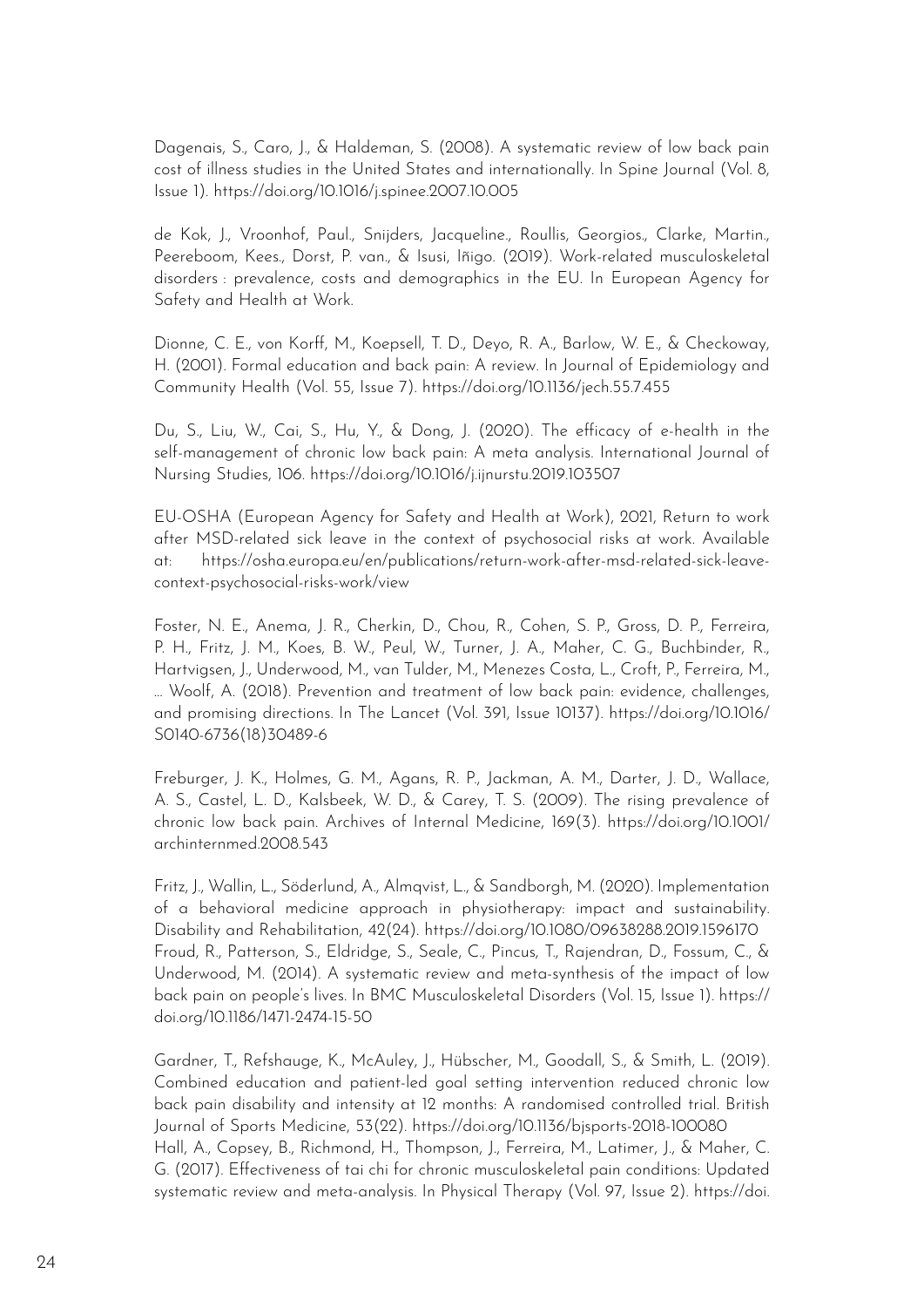#### org/10.2522/ptj.20160246

Hallman, D. M., Holtermann, A., Björklund, M., Gupta, N., & Nørregaard Rasmussen, C. D. (2019). Sick leave due to musculoskeletal pain: determinants of distinct trajectories over 1 year. International Archives of Occupational and Environmental Health, 92(8). https://doi.org/10.1007/s00420-019-01447-y

Harris, I. A., Sidhu, V., Mittal, R., & Adie, S. (2020). Surgery for chronic musculoskeletal pain: the question of evidence. Pain, 161. https://doi.org/10.1097/j.pain.0000000000001881 Harris, I. A., Traeger, A., Stanford, R., Maher, C. G., & Buchbinder, R. (2018). Lumbar spine fusion: what is the evidence? Internal Medicine Journal, 48(12). https://doi. org/10.1111/imj.14120

Hartvigsen, J., Hancock, M. J., Kongsted, A., Louw, Q., Ferreira, M. L., Genevay, S., Hoy, D., Karppinen, J., Pransky, G., Sieper, J., Smeets, R. J., Underwood, M., Buchbinder, R., Cherkin, D., Foster, N. E., Maher, C. G., van Tulder, M., Anema, J. R., Chou, R., … Woolf, A. (2018). What low back pain is and why we need to pay attention. In The Lancet (Vol. 391, Issue 10137). https://doi.org/10.1016/S0140-6736(18)30480-X

Hartvigsen, J., Nielsen, J., Kyvik, K. O. H. M., Fejer, R., Vach, W., Iachine, I., & Leboeuf-Yde, C. (2009). Heritability of spinal pain and consequences of spinal pain: A comprehensive genetic epidemiologic analysis using a population-based sample of 15,328 twins ages 20-71 years. Arthritis Care and Research, 61(10). https://doi.org/10.1002/art.24607

Heuch, I., Heuch, I., Hagen, K., & Zwart, J. A. (2013). Body mass index as a risk factor for developing chronic low back pain: A follow-up in the nord-trøndelag health study. Spine, 38(2). https://doi.org/10.1097/BRS.0b013e3182647af2

Hoe, V. C. W., Urquhart, D. M., Kelsall, H. L., Zamri, E. N., & Sim, M. R. (2018). Ergonomic interventions for preventing work-related musculoskeletal disorders of the upper limb and neck among office workers. In Cochrane Database of Systematic Reviews (Vol. 2018, Issue 10). https://doi.org/10.1002/14651858.CD008570.pub3

Jacobsen, L. M., Schistad, E. I., Storesund, A., Pedersen, L. M., Rygh, L. J., Røe, C., & Gjerstad, J. (2012). The COMT rs4680 Met allele contributes to long-lasting low back pain, sciatica and disability after lumbar disc herniation. European Journal of Pain (United Kingdom), 16(7). https://doi.org/10.1002/j.1532-2149.2011.00102.x

Jensen, J. N., Karpatschof, B., Labriola, M., & Albertsen, K. (2010). Do fear-avoidance beliefs play a role on the association between low back pain and sickness absence? A prospective cohort study among female health care workers. Journal of Occupational and Environmental Medicine, 52(1). https://doi.org/10.1097/JOM.0b013e3181c95b9e

Josephson, I., & Bülow, P. H. (2014). Utilization of patient resources in physiotherapy interventions: Analysis of the interaction concerning non-specific low back pain. Communication and Medicine, 11(2). https://doi.org/10.1558/cam.v11i2.16694

Josephson, I., Bülow, P., & Hedberg, B. (2011). Physiotherapists clinical reasoning about patients with non-specific low back pain, as described by the International Classification of Functioning, Disability and Health. Disability and Rehabilitation, 33(23–24). https://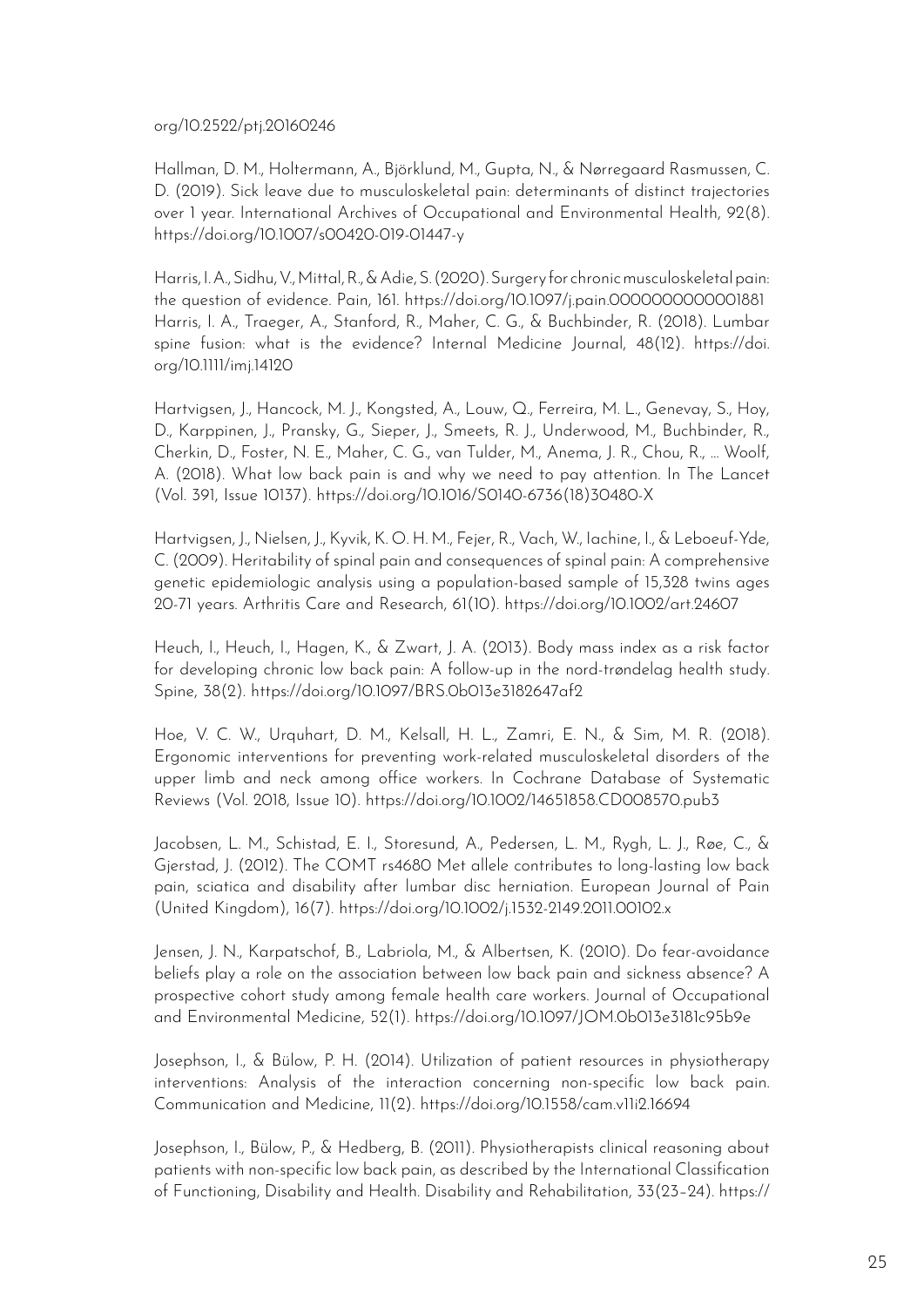doi.org/10.3109/09638288.2011.563819

Josephson, I., Hedberg, B., & Bülow, P. (2013). Problem-solving in physiotherapyphysiotherapists' talk about encounters with patients with non-specific low back pain. Disability and Rehabilitation, 35(8). https://doi.org/10.3109/09638288.2012.705221

Juniper, M., Le, T. K., & Mladsi, D. (2009). The epidemiology, economic burden, and pharmacological treatment of chronic low back pain in France, Germany, Italy, Spain and the UK: A literature-based review. In Expert Opinion on Pharmacotherapy (Vol. 10, Issue 16). https://doi.org/10.1517/14656560903304063

Kent, P. M., & Keating, J. L. (2008). Can we predict poor recovery from recent-onset nonspecific low back pain? A systematic review. In Manual Therapy (Vol. 13, Issue 1). https://doi.org/10.1016/j.math.2007.05.009

Kirsch Micheletti, J., Bláfoss, R., Sundstrup, E., Bay, H., Pastre, C. M., & Andersen, L. L. (2019). Association between lifestyle and musculoskeletal pain: Cross-sectional study among 10,000 adults from the general working population. BMC Musculoskeletal Disorders, 20(1). https://doi.org/10.1186/s12891-019-3002-5

Krebs, E. E., Gravely, A., Nugent, S., Jensen, A. C., DeRonne, B., Goldsmith, E. S., Kroenke, K., Bair, M. J., & Noorbaloochi, S. (2018). Effect of opioid vs nonopioid medications on pain-related function in patients with chronic back pain or hip or knee osteoarthritis pain the SPACE randomized clinical trial. JAMA - Journal of the American Medical Association, 319(9). https://doi.org/10.1001/jama.2018.0899

Lin, I., Wiles, L., Waller, R., Goucke, R., Nagree, Y., Gibberd, M., Straker, L., Maher, C. G., & O'Sullivan, P. P. B. (2020). What does best practice care for musculoskeletal pain look like? Eleven consistent recommendations from high-quality clinical practice guidelines: Systematic review. In British Journal of Sports Medicine (Vol. 54, Issue 2). https://doi.org/10.1136/bjsports-2018-099878

Lund, T., & Csonka, A. (2003). Risk Factors in Health, Work Environment, Smoking Status, and Organizational Context for Work Disability. American Journal of Industrial Medicine, 44(5). https://doi.org/10.1002/ajim.10298

Machado, G. C., Pinheiro, M. B., Lee, H., Ahmed, O. H., Hendrick, P., Williams, C., & Kamper, S. J. (2016). Smartphone apps for the self-management of low back pain: A systematic review. In Best Practice and Research: Clinical Rheumatology (Vol. 30, Issue 6). https://doi.org/10.1016/j.berh.2017.04.002

MacNeela, P., Doyle, C., O'Gorman, D., Ruane, N., & McGuire, B. E. (2015). Experiences of chronic low back pain: a meta-ethnography of qualitative research. Health Psychology Review, 9(1). https://doi.org/10.1080/17437199.2013.840951

McDonald, M., Dibonaventura, M. D., & Ullman, S. (2011). Musculoskeletal pain in the workforce: The effects of back, arthritis, and fibromyalgia pain on quality of life and work productivity. Journal of Occupational and Environmental Medicine, 53(7). https:// doi.org/10.1097/JOM.0b013e318222af81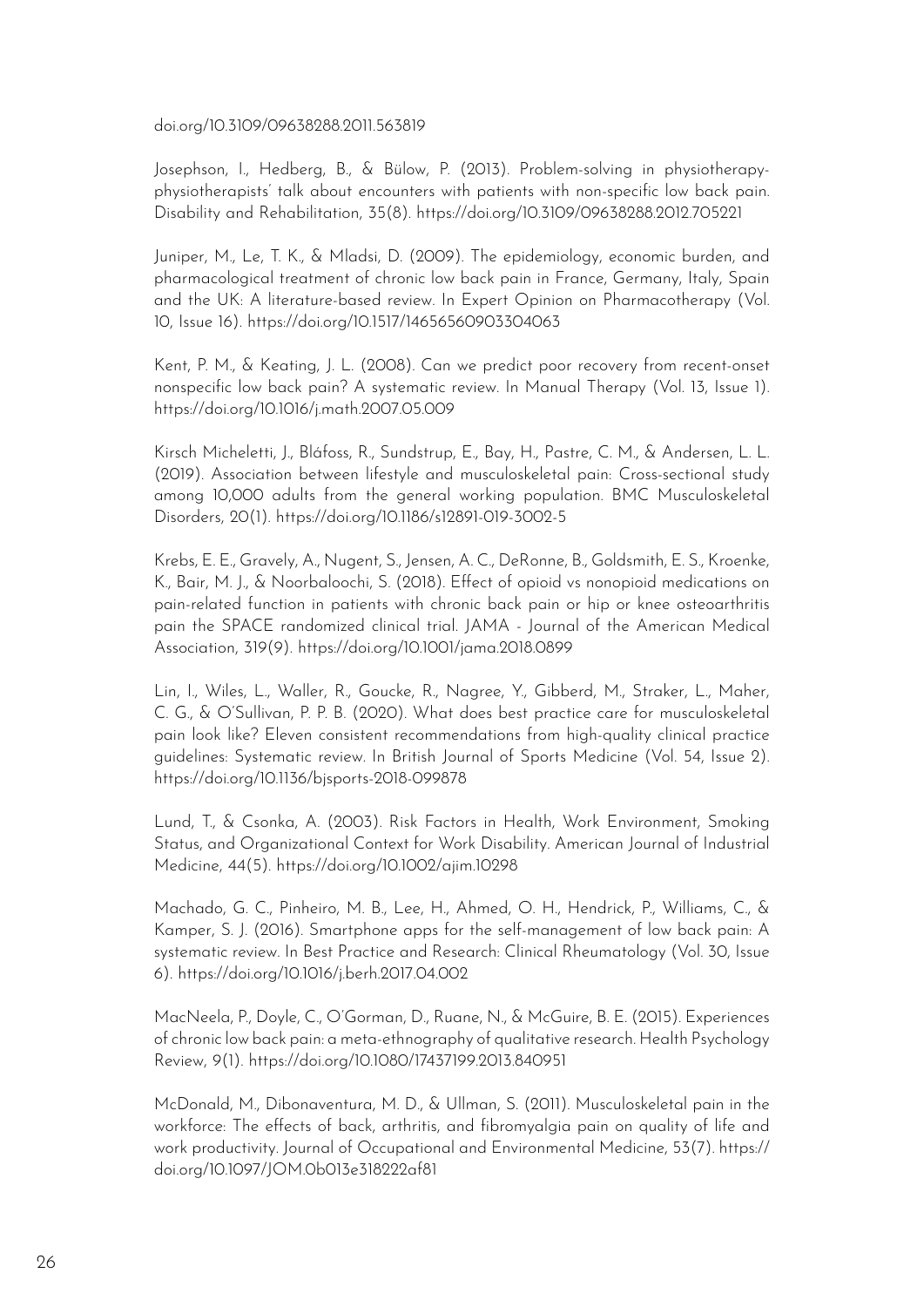McDonough, S. M., Tully, M. A., Boyd, A., O'Connor, S. R., Kerr, D. P., O'Neill, S. M., Delitto, A., Bradbury, I., Tudor-Locke, C., Baxter, G. D., & Hurley, D. A. (2013). Pedometer-driven walking for chronic low back pain: A feasibility randomized controlled trial. Clinical Journal of Pain, 29(11). https://doi.org/10.1097/AJP.0b013e31827f9d81

Miyamoto, G. C., Lin, C. W. C., Cabral, C. M. N., van Dongen, J. M., & van Tulder, M. W. (2019). Cost-effectiveness of exercise therapy in the treatment of non-specific neck pain and low back pain: A systematic review with meta-analysis. In British Journal of Sports Medicine (Vol. 53, Issue 3). https://doi.org/10.1136/bjsports-2017-098765

Murtaugh, C. M., Beissner, K. L., Barrón, Y., Trachtenberg, M. A., Bach, E., Henderson, C. R., Sridharan, S., & Reid, M. C. (2017). Pain and Function in Home Care: A Need for Treatment Tailoring to Reduce Disparities? The Clinical Journal of Pain, 33(4). https:// doi.org/10.1097/AJP.0000000000000410

Nduwimana, I., Nindorera, F., Thonnard, J. L., & Kossi, O. (2020). Effectiveness of walking versus mind-body therapies in chronic low back pain: A systematic review and meta-analysis of recent randomized controlled trials. Medicine, 99(35). https://doi. org/10.1097/MD.0000000000021969

Nicholas, M. K. (2018). Importance of being collaborative for return to work with back pain. In Pain (Vol. 159, Issue 8). https://doi.org/10.1097/j.pain.0000000000001250

Nicholl, B. I., Sandal, L. F., Stochkendahl, M. J., McCallum, M., Suresh, N., Vasseljen, O., Hartvigsen, J., Mork, P. J., Kjaer, P., Søgaard, K., & Mair, F. S. (2017). Digital Support interventions for the self-management of low back pain: A systematic review. In Journal of Medical Internet Research (Vol. 19, Issue 5). https://doi.org/10.2196/JMIR.7290

Palsson, T. S., Boudreau, S., Høgh, M., Herrero, P., Bellosta-Lopez, P., Domenech-Garcia, V., Langella, F., Gagni, N., Christensen, S. W., & Villumsen, M. (2020). Education as a strategy for managing occupational-related musculoskeletal pain: A scoping review. In BMJ Open (Vol. 10, Issue 2). https://doi.org/10.1136/bmjopen-2019-032668

Parikh, P., Santaguida, P., MacDermid, J., Gross, A., & Eshtiaghi, A. (2019). Comparison of CPG's for the diagnosis, prognosis and management of non-specific neck pain: A systematic review. In BMC Musculoskeletal Disorders (Vol. 20, Issue 1). https://doi. org/10.1186/s12891-019-2441-3

Provan, D. J., Dekker, S. W. A., & Rae, A. J. (2017). Bureaucracy, influence and beliefs: A literature review of the factors shaping the role of a safety professional. In Safety Science (Vol. 98). https://doi.org/10.1016/j.ssci.2017.06.006

Qaseem, A., Wilt, T. J., McLean, R. M., & Forciea, M. A. (2017). Noninvasive treatments for acute, subacute, and chronic low back pain: A clinical practice guideline from the American College of Physicians. In Annals of Internal Medicine (Vol. 166, Issue 7). https://doi.org/10.7326/M16-2367

Qin, J., Zhang, Y., Wu, L., He, Z., Huang, J., Tao, J., Chen, L., & Enix, D. (2019). Effect of Tai Chi alone or as additional therapy on low back pain: Systematic review and metaanalysis of randomized controlled trials. In Medicine (United States) (Vol. 98, Issue 37).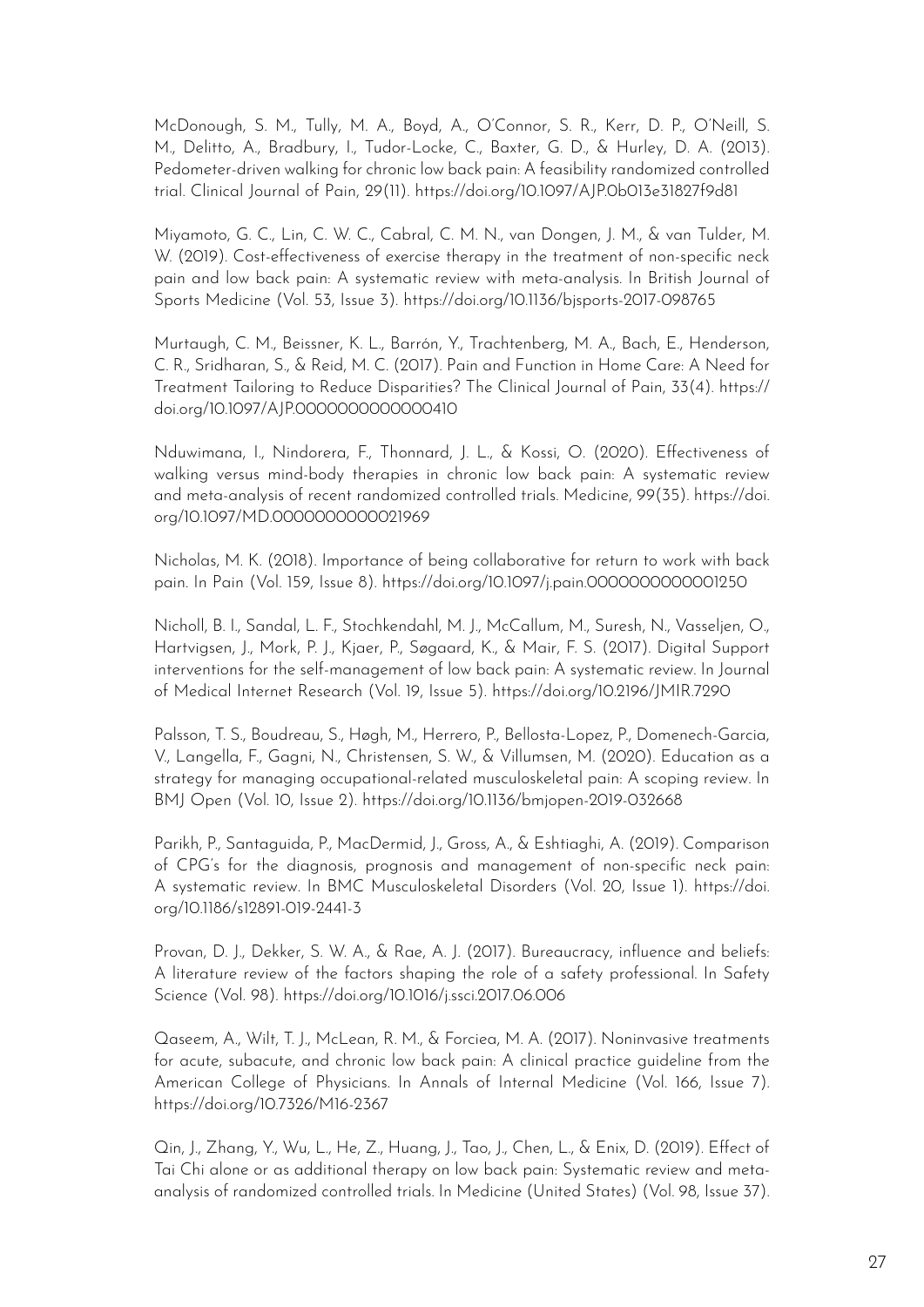https://doi.org/10.1097/MD.0000000000017099

Rashid, M., Kristofferzon, M. L., Nilsson, A., & Heiden, M. (2017). Factors associated with return to work among people on work absence due to long-term neck or back pain: A narrative systematic review. In BMJ Open (Vol. 7, Issue 6). https://doi.org/10.1136/ bmjopen-2016-014939

Rasmussen, C. D. N., Holtermann, A., Jørgensen, M. B., Ørberg, A., Mortensen, O. S., & Søgaard, K. (2016). A multi-faceted workplace intervention targeting low back pain was effective for physical work demands and maladaptive pain behaviours, but not for work ability and sickness absence: Stepped wedge cluster randomised trial. Scandinavian Journal of Public Health, 44(6). https://doi.org/10.1177/1403494816653668 Reuben, D. B., Alvanzo, A. A. H., Ashikaga, T., Bogat, G. A., Callahan, C. M., Ruffing, V., & Steffens, D. C. (2015). National Institutes of Health Pathways to Prevention Workshop: The role of opioids in the treatment of chronic pain. Annals of Internal Medicine, 162(4). https://doi.org/10.7326/M14-2775

Sääksjärvi, S., Kerttula, L., Luoma, K., Paajanen, H., & Waris, E. (2020). Disc Degeneration of Young Low Back Pain Patients: A Prospective 30-year Follow-up MRI Study. Spine, 45(19). https://doi.org/10.1097/BRS.0000000000003548

Safiri, S., Kolahi, A. A., Cross, M., Hill, C., Smith, E., Carson-Chahhoud, K., Mansournia, M. A., Almasi-Hashiani, A., Ashrafi-Asgarabad, A., Kaufman, J., Sepidarkish, M., Shakouri, S. K., Hoy, D., Woolf, A. D., March, L., Collins, G., & Buchbinder, R. (2021). Prevalence, Deaths, and Disability-Adjusted Life Years Due to Musculoskeletal Disorders for 195 Countries and Territories 1990–2017. Arthritis and Rheumatology, 73(4). https://doi. org/10.1002/art.41571

Sennehed, C. P., Holmberg, S., Axén, I., Stigmar, K., Forsbrand, M., Petersson, I. F., & Grahn, B. (2018). Early workplace dialogue in physiotherapy practice improved work ability at 1-year follow-up-WorkUp, a randomised controlled trial in primary care. Pain, 159(8). https://doi.org/10.1097/j.pain.0000000000001216

Setchell, J., Costa, N., Ferreira, M., & Hodges, P. W. (2019). What decreases low back pain? A qualitative study of patient perspectives. Scandinavian Journal of Pain, 19(3). https://doi.org/10.1515/sjpain-2019-0018

Shiri, R., & Falah-Hassani, K. (2017). Does leisure time physical activity protect against low back pain? Systematic review and meta-analysis of 36 prospective cohort studies. In British Journal of Sports Medicine (Vol. 51, Issue 19). https://doi.org/10.1136/ bjsports-2016-097352

Shiri, R., Karppinen, J., Leino-Arjas, P., Solovieva, S., & Viikari-Juntura, E. (2010). The Association between Smoking and Low Back Pain: A Meta-analysis. American Journal of Medicine, 123(1). https://doi.org/10.1016/j.amjmed.2009.05.028

Sitthipornvorakul, E., Klinsophon, T., Sihawong, R., & Janwantanakul, P. (2018). The effects of walking intervention in patients with chronic low back pain: A meta-analysis of randomized controlled trials. In Musculoskeletal Science and Practice (Vol. 34). https://doi.org/10.1016/j.msksp.2017.12.003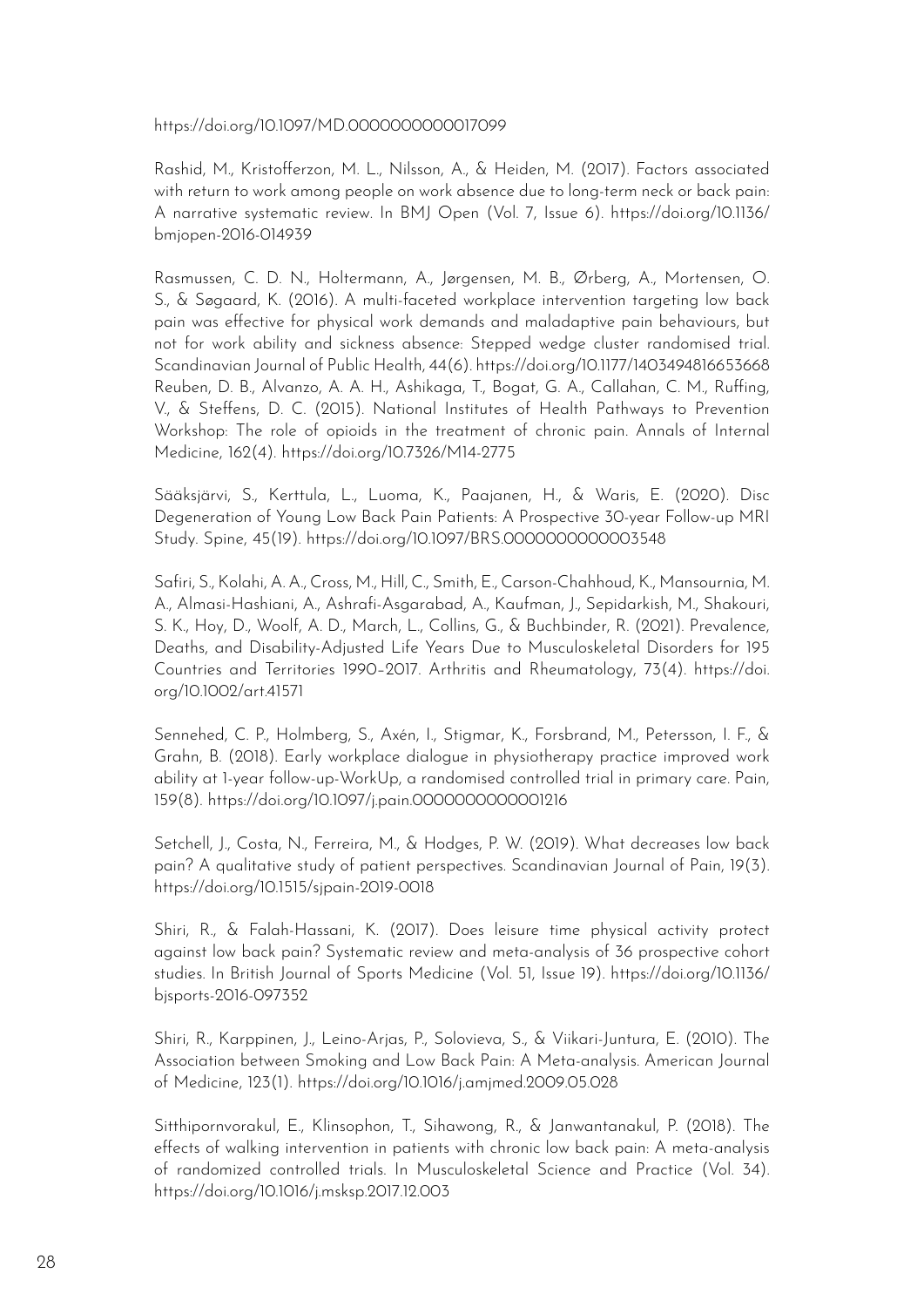Sterling, M., de Zoete, R. M. J., Coppieters, I., & Farrell, S. F. (2019). Best evidence rehabilitation for chronic pain part 4: Neck pain. In Journal of Clinical Medicine (Vol. 8, Issue 8). https://doi.org/10.3390/jcm8081219

Stochkendahl, M. J., Kjaer, P., Hartvigsen, J., Kongsted, A., Aaboe, J., Andersen, M., Andersen, M., Fournier, G., Højgaard, B., Jensen, M. B., Jensen, L. D., Karbo, T., Kirkeskov, L., Melbye, M., Morsel-Carlsen, L., Nordsteen, J., Palsson, T. S., Rasti, Z., Silbye, P. F., … Vaagholt, M. (2018). National Clinical Guidelines for non-surgical treatment of patients with recent onset low back pain or lumbar radiculopathy. In European Spine Journal (Vol. 27, Issue 1). https://doi.org/10.1007/s00586-017-5099-2

Sultan-Taïeb, H., Parent-Lamarche, A., Gaillard, A., Stock, S., Nicolakakis, N., Hong, Q. N., Vezina, M., Coulibaly, Y., Vézina, N., & Berthelette, D. (2017). Economic evaluations of ergonomic interventions preventing work-related musculoskeletal disorders: a systematic review of organizational-level interventions. In BMC public health (Vol. 17, Issue 1). https://doi.org/10.1186/s12889-017-4935-y

Sundstrup, E., Seeberg, K. G. V., Bengtsen, E., & Andersen, L. L. (2020). A Systematic Review of Workplace Interventions to Rehabilitate Musculoskeletal Disorders Among Employees with Physical Demanding Work. In Journal of Occupational Rehabilitation (Vol. 30, Issue 4). https://doi.org/10.1007/s10926-020-09879-x

Taylor, J. B., Goode, A. P., George, S. Z., & Cook, C. E. (2014). Incidence and risk factors for first-time incident low back pain: A systematic review and meta-analysis. Spine Journal, 14(10). https://doi.org/10.1016/j.spinee.2014.01.026

Tegner, H., Frederiksen, P., Esbensen, B. A., & Juhl, C. (2018). Neurophysiological Pain Education for Patients with Chronic Low Back Pain. In Clinical Journal of Pain (Vol. 34, Issue 8). https://doi.org/10.1097/AJP.0000000000000594

Ting-Ting Zhang, M., Zhen Liu, M., Ying-Li Liu, M., Jing-Jing Zhao, M., Dian-Wu Liu, M., & Qing-Bao Tian, M. (2018). Obesity as a Risk Factor for Low Back Pain: A Meta-Analysis. Clinical Spine Surgery, 31.

Tonosu, J., Oka, H., Higashikawa, A., Okazaki, H., Tanaka, S., & Matsudaira, K. (2017). The associations between magnetic resonance imaging findings and low back pain: A 10-year longitudinal analysis. PLoS ONE, 12(11). https://doi.org/10.1371/journal. pone.0188057

Traeger, A. C., Lee, H., Hübscher, M., Skinner, I. W., Moseley, G. L., Nicholas, M. K., Henschke, N., Refshauge, K. M., Blyth, F. M., Main, C. J., Hush, J. M., Lo, S., & McAuley, J. H. (2019). Effect of Intensive Patient Education vs Placebo Patient Education on Outcomes in Patients with Acute Low Back Pain: A Randomized Clinical Trial. JAMA Neurology, 76(2). https://doi.org/10.1001/jamaneurol.2018.3376

Uhrenholdt Madsen, C., Hasle, P., & Limborg, H. J. (2019). Professionals without a profession: Occupational safety and health professionals in Denmark. Safety Science, 113. https://doi.org/10.1016/j.ssci.2018.12.010

Vachalathiti, R., Sakulsriprasert, P., & Kingcha, P. (2020). Decreased functional capacity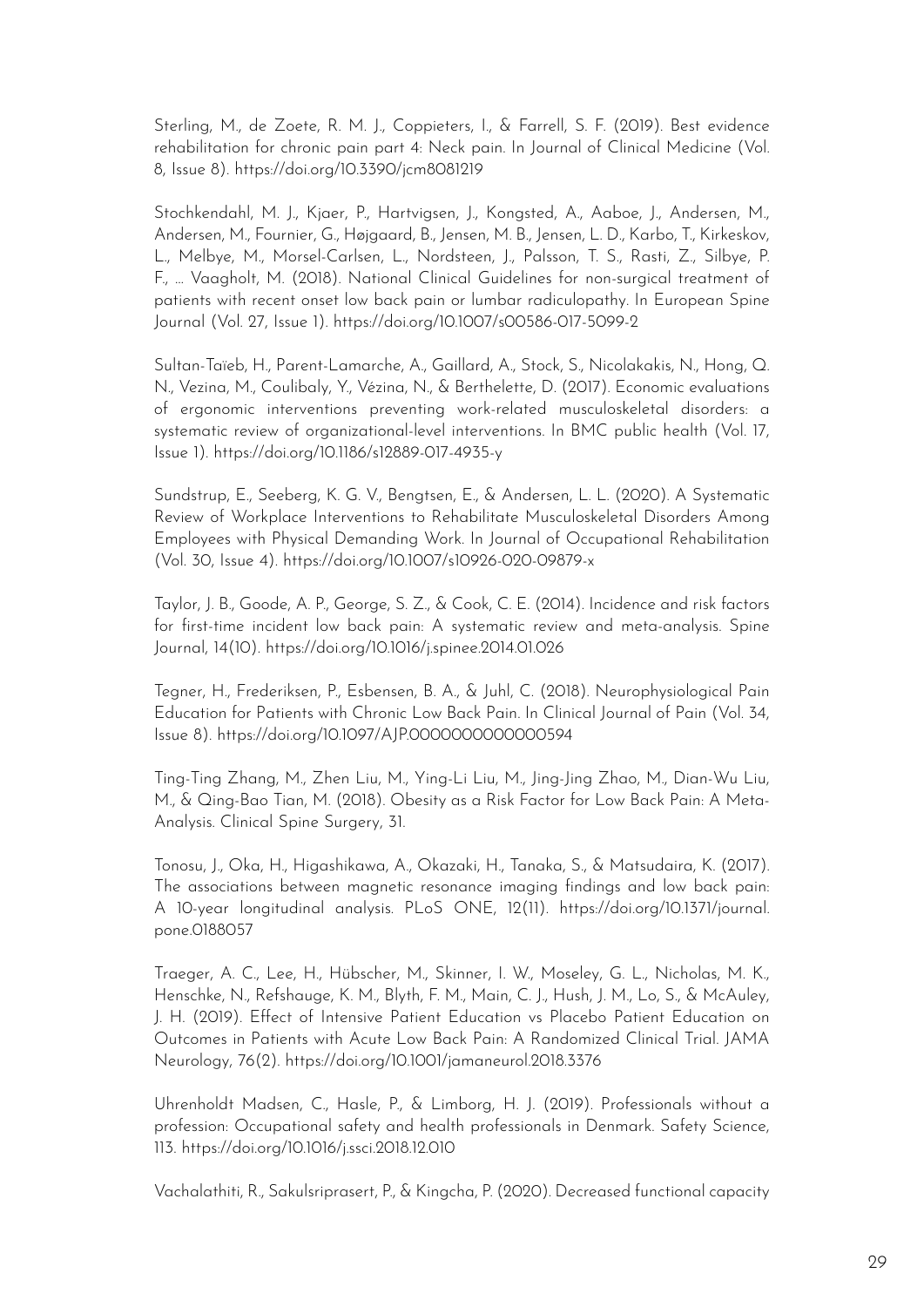in individuals with chronic non-specific low back pain: A cross-sectional comparative study. Journal of Pain Research, 13. https://doi.org/10.2147/JPR.S260875

Valimahomed, A. K., Haffey, P. R., Urman, R. D., Kaye, A. D., & Yong, R. J. (2019). Regenerative Techniques for Neuraxial Back Pain: a Systematic Review. In Current Pain and Headache Reports (Vol. 23, Issue 3). https://doi.org/10.1007/s11916-019-0758-  $\circ$ 

van Middelkoop, M., Rubinstein, S. M., Kuijpers, T., Verhagen, A. P., Ostelo, R., Koes, B. W., & van Tulder, M. W. (2011). A systematic review on the effectiveness of physical and rehabilitation interventions for chronic non-specific low back pain. In European Spine Journal (Vol. 20, Issue 1). https://doi.org/10.1007/s00586-010-1518-3

van Vilsteren, M., van Oostrom, S. H., de Wet, H. C., Franche, R.-L., Boot, C. R., & Anema, J. R. (2015). : Workplace interventions to prevent work disability in workers on sick leave SO-: Cochrane Database of Systematic Reviews YR-: 2015 NO-: 10. Cochrane Database of Systematic Reviews, 10.

Vanti, C., Andreatta, S., Borghi, S., Guccione, A. A., Pillastrini, P., & Bertozzi, L. (2019). The effectiveness of walking versus exercise on pain and function in chronic low back pain: a systematic review and meta-analysis of randomized trials. In Disability and Rehabilitation (Vol. 41, Issue 6). https://doi.org/10.1080/09638288.2017.1410730 Waddell, G., & Burton, a K. (2006). Is Work Good Well-Being ? Good for Your Health. The Stationery Office, United Kingdom.

World Health Organization. Occupational and Environmental Health Team. ( 2005) . Occupational health. World Health Organization. https://apps.who.int/iris/ handle/10665/69100

Wewege, M. A., Booth, J., & Parmenter, B. J. (2018). Aerobic vs. resistance exercise for chronic non-specific low back pain: A systematic review and meta-analysis. Journal of Back and Musculoskeletal Rehabilitation, 31(5). https://doi.org/10.3233/BMR-170920 Wieland, L. S., Skoetz, N., Pilkington, K., Vempati, R., D'Adamo, C. R., & Berman, B. M. (2017). Yoga treatment for chronic non-specific low back pain. In Cochrane Database of Systematic Reviews (Vol. 2017, Issue 1). https://doi.org/10.1002/14651858.CD010671. pub2

Wong, J. J., Côté, P., Sutton, D. A., Randhawa, K., Yu, H., Varatharajan, S., Goldgrub, R., Nordin, M., Gross, D. P., Shearer, H. M., Carroll, L. J., Stern, P. J., Ameis, A., Southerst, D., Mior, S., Stupar, M., Varatharajan, T., & Taylor-Vaisey, A. (2017). Clinical practice guidelines for the noninvasive management of low back pain: A systematic review by the Ontario Protocol for Traffic Injury Management (OPTIMa) Collaboration. In European Journal of Pain (United Kingdom) (Vol. 21, Issue 2). https://doi.org/10.1002/ ejp.931

Wu, A., March, L., Zheng, X., Huang, J., Wang, X., Zhao, J., Blyth, F. M., Smith, E., Buchbinder, R., & Hoy, D. (2020). Global low back pain prevalence and years lived with disability from 1990 to 2017: estimates from the Global Burden of Disease Study 2017. Annals of Translational Medicine, 8(6). https://doi.org/10.21037/atm.2020.02.175 Zhu, F., Zhang, M., Wang, D., Hong, Q., Zeng, C., & Chen, W. (2020). Yoga compared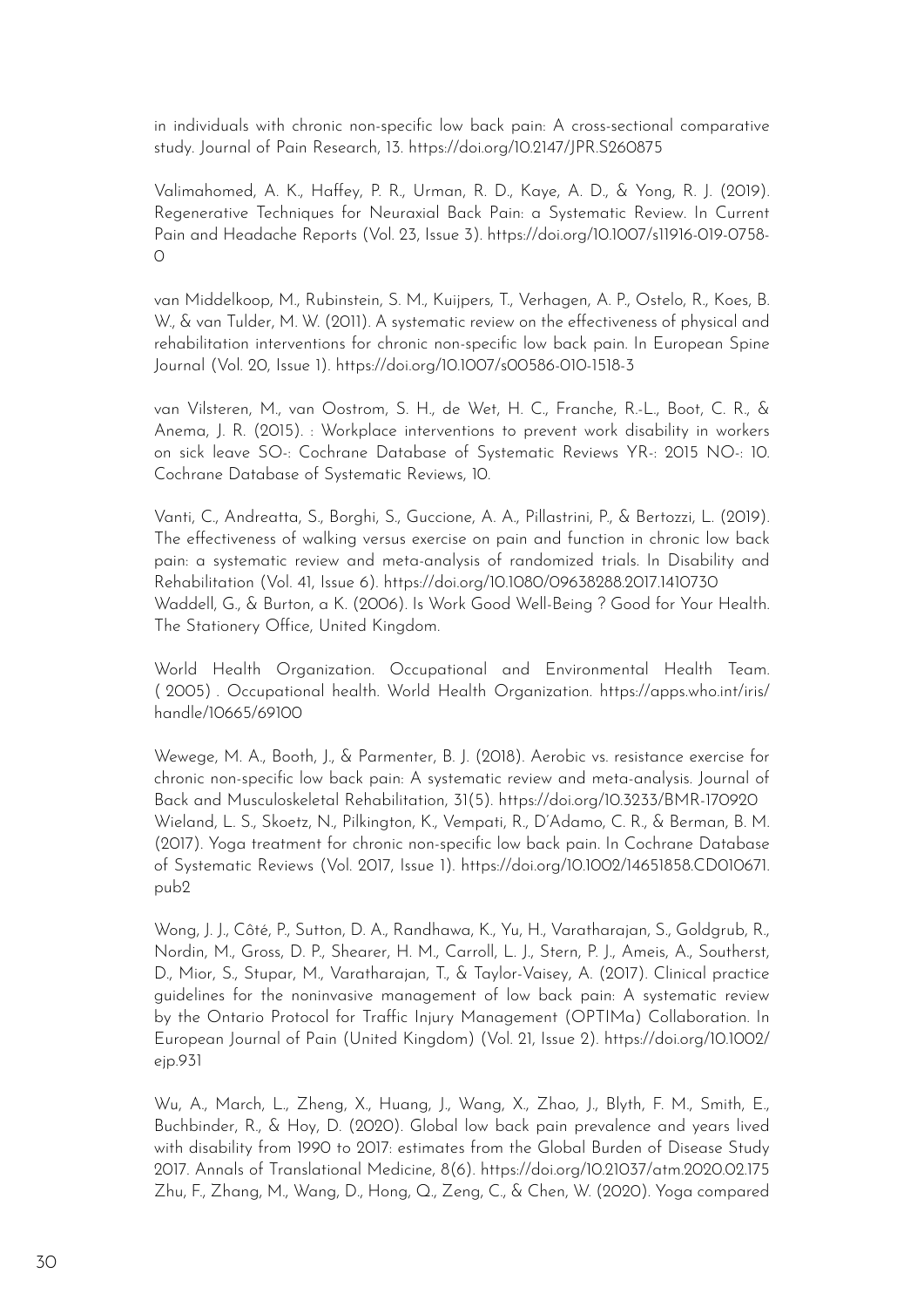to non-exercise or physical therapy exercise on pain, disability, and quality of life for patients with chronic low back pain: A systematic review and meta-analysis of randomized controlled trials. In PLoS ONE (Vol. 15, Issue 9). https://doi.org/10.1371/ journal.pone.0238544